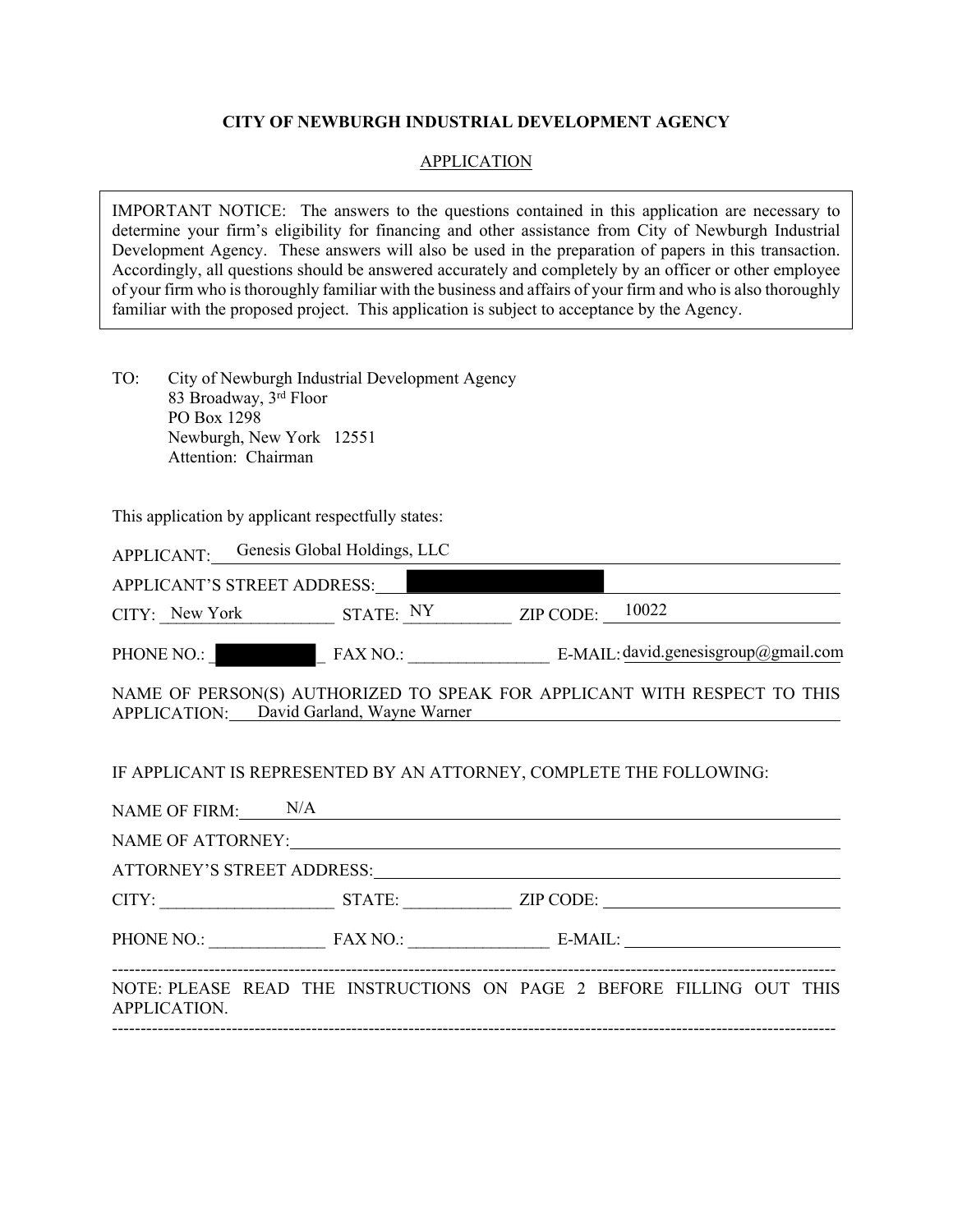#### **INSTRUCTIONS**

1. The Agency will not approve any application unless, in the judgment of the Agency, said application and the summary contain sufficient information upon which to base a decision whether to approve or tentatively approve an action.

2. Fill in all blanks, using "none" or "not applicable" or "N/A" where the question is not appropriate to the project which is the subject of this application (the "Project").

3. If an estimate is given as the answer to a question, put "(est)" after the figure or answer which is estimated.

4. If more space is needed to answer any specific question, attach a separate sheet.

5. When completed, return two (2) copies of this application to the Agency at the address indicated on the first page of this application.

6. The Agency will not give final approval to this application until the Agency receives a completed environmental assessment form concerning the Project which is the subject of this application.

7. Please note that Article 6 of the Public Officers Law declares that all records in the possession of the Agency (with certain limited exceptions) are open to public inspection and copying. If the applicant feels that there are elements of the Project which are in the nature of trade secrets or information, the nature of which is such that if disclosed to the public or otherwise widely disseminated would cause substantial injury to the applicant's competitive position, the applicant may identify such elements in writing and request that such elements be kept confidential in accordance with Article 6 of the Public Officers Law.

8. The applicant will be required to pay to the Agency all actual costs incurred in connection with this application and the Project contemplated herein (to the extent such expenses are not paid out of the proceeds of the Agency's bonds issued to finance the project). The applicant will also be expected to pay all costs incurred by general counsel and bond counsel/special counsel to the Agency. The costs incurred by the Agency, including the Agency's general counsel and bond counsel, may be considered as a part of the project and included as a part of the resultant bond issue.

9. The Agency has established an application fee of Two Hundred Fifty Dollars (\$250) to cover the anticipated costs of the Agency in processing this application. A check or money order made payable to the Agency must accompany each application. THIS APPLICATION WILL NOT BE ACCEPTED BY THE AGENCY UNLESS ACCOMPANIED BY THE APPLICATION FEE.

10. The Agency has established a project fee for each project in which the Agency participates. UNLESS THE AGENCY AGREES IN WRITING TO THE CONTRARY, THIS PROJECT FEE IS REQUIRED TO BE PAID BY THE APPLICANT AT OR PRIOR TO THE GRANTING OF ANY FINANCIAL ASSISTANCE BY THE AGENCY.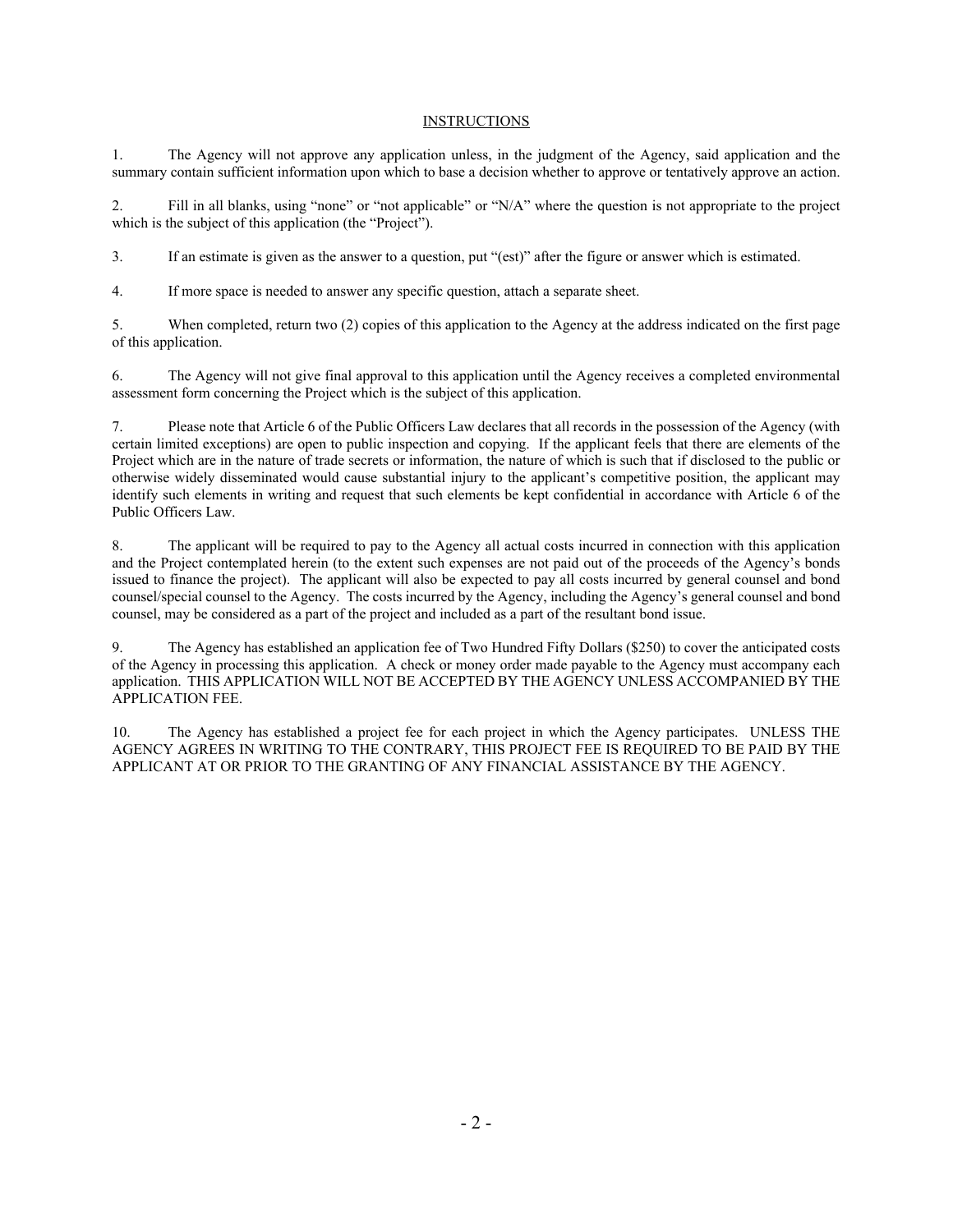#### FOR AGENCY USE ONLY

| 1.  | Project Number                                      |      |
|-----|-----------------------------------------------------|------|
| 2.  | Date application Received by Agency                 | , 20 |
| 3.  | Date application referred to attorney for review    | , 20 |
| 4.  | Date copy of application mailed to members          | , 20 |
| 5.  | Date notice of Agency meeting on application posted | , 20 |
| 6.  | Date notice of Agency meeting on application mailed | , 20 |
| 7.  | Date of Agency meeting on application               | , 20 |
| 8.  | Date Agency conditionally approved application      | , 20 |
| 9.  | Date scheduled for public hearing                   | , 20 |
| 10. | Date Environmental Assessment Form ("EAF") received | , 20 |
| 11. | Date Agency completed environmental review          | , 20 |
| 12. | Date of final approval of application               | 20   |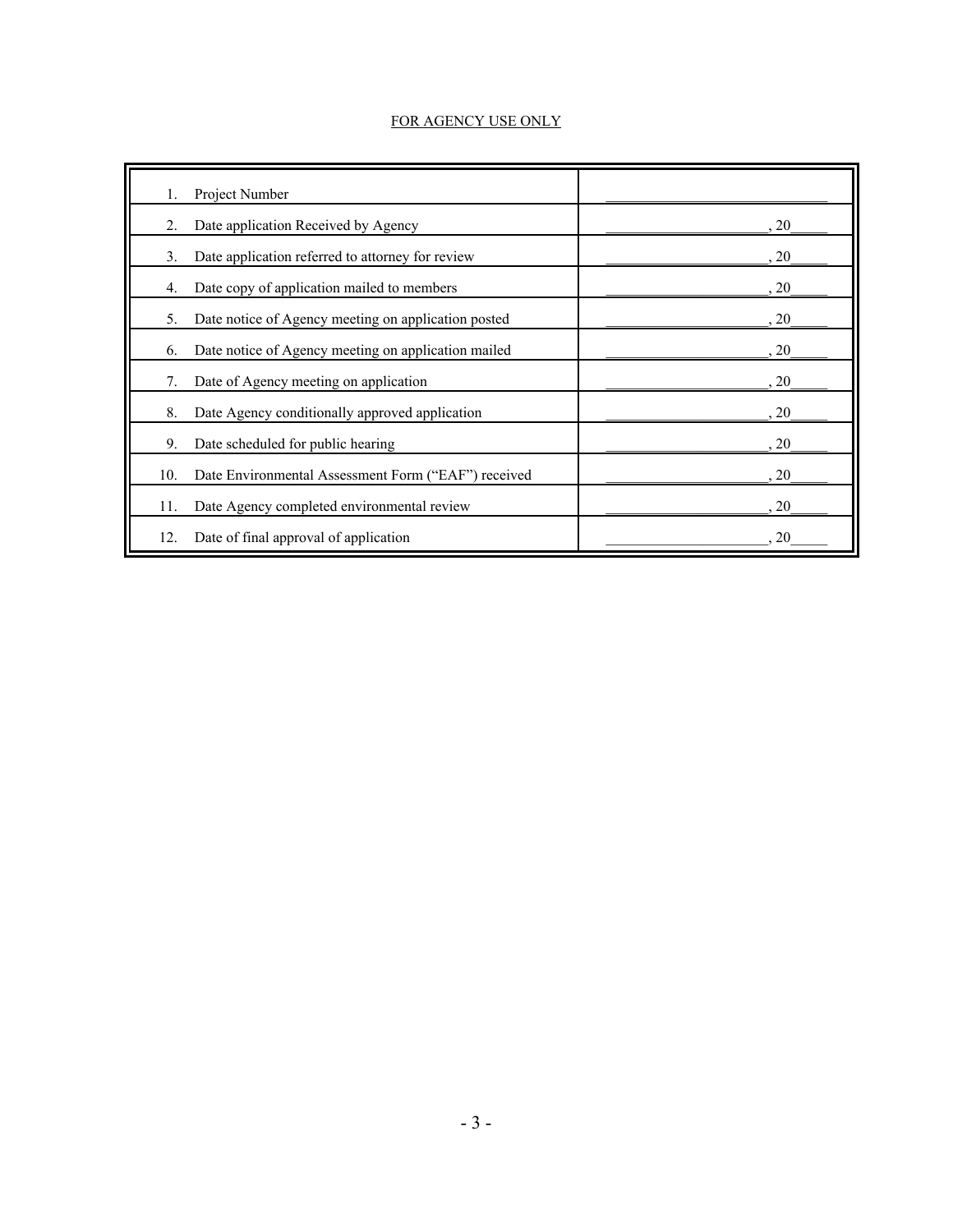# SUMMARY OF PROJECT

| Applicant: Genesis Global Holdings, LLC                                                                                                     |                |                                                 |
|---------------------------------------------------------------------------------------------------------------------------------------------|----------------|-------------------------------------------------|
| Contact Person: David Garland                                                                                                               |                |                                                 |
| Phone Number:                                                                                                                               |                |                                                 |
| Occupant: TBD                                                                                                                               |                |                                                 |
| Project Location: 120 Grand Street, Newburgh, NY                                                                                            |                |                                                 |
| Approximate Size of Project Site: 10,500sf                                                                                                  |                |                                                 |
| Description of Project: Restoration of historic building in                                                                                 |                |                                                 |
| downtown Newburgh, for commercial tenants<br>$\boxtimes$ Commercial<br>$\Box$ Other-Specify<br>Type of Project: $\square$ Manufacturing     |                | Warehouse/Distribution<br>$\Box$ Not-For-Profit |
| $Yes-50$<br><b>Employment Impact:</b><br><b>Existing Jobs</b><br>New Jobs<br>$Yes-95$<br>Project Cost: \$                                   |                |                                                 |
| Type of Financing: $\Box$ Tax-Exempt                                                                                                        | $\Box$ Taxable | $\Box$ Straight Lease                           |
| Amount of Bonds Requested: \$                                                                                                               |                |                                                 |
| Estimated Value of Tax-Exemptions:                                                                                                          |                |                                                 |
| N.Y.S. Sales and Compensating Use Tax:<br>Mortgage Recording Taxes:<br>Real Property Tax Exemptions:<br>Other (please specify):             |                | $$166,394$ (est)                                |
| Provide estimates for the following:                                                                                                        |                |                                                 |
| Number of Full Time Employees at the Project Site before IDA Status:<br>Estimate of Jobs to be Created:<br>Estimate of Jobs to be Retained: |                | $\theta$<br>95<br>(est)<br>$40$ (est)           |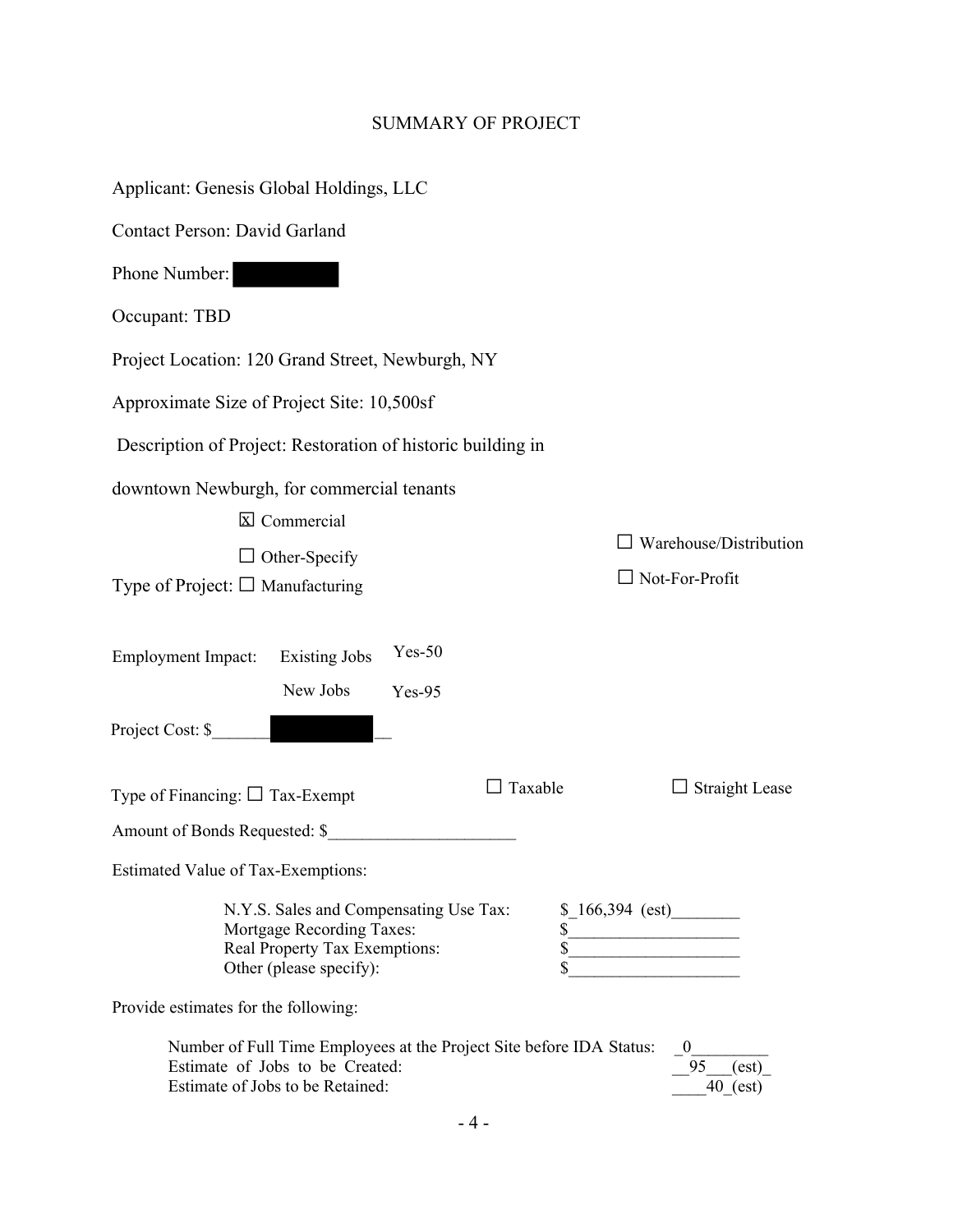Average Estimated Annual Salary of Jobs to be Created: Annualized Salary Range of Jobs to be Created: Estimated Average Annual Salary of Jobs to be Retained:

\$40,000(est)\_ \$35-\$100k (est)\_\_ \$40,000 (est)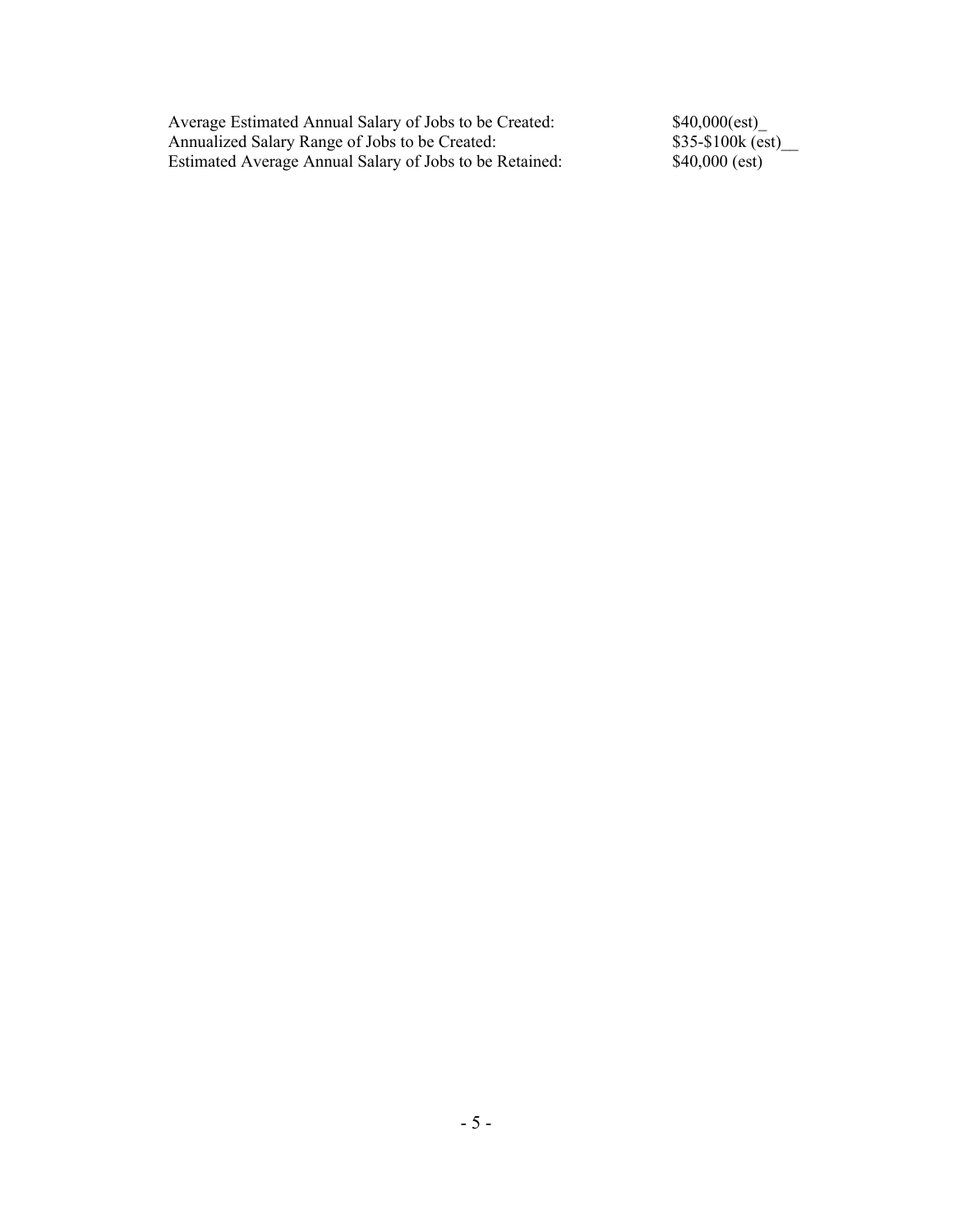## I. INFORMATION CONCERNING THE PROPOSED OCCUPANT OF THE PROJECT (HEREINAFTER, THE "COMPANY").

- A. Identity of Company:
	- 1. Company Name: Genesis Global Holdings, LLC

| Present Address:   |  |
|--------------------|--|
| 10022<br>Zip Code: |  |
| Employer's ID No.: |  |

<u> 1989 - Andrea Santa Alemania, amerikana amerikana amerikana amerikana amerikana amerikana amerikana amerikana</u>

- 2. If the Company differs from the Applicant, give details of relationship:
- 3. Indicate type of business organization of Company:
	- a. □Corporation. If so, incorporated in what country? \_\_\_\_\_\_\_\_\_\_\_\_\_\_\_\_\_; What State? \_\_\_\_\_\_\_\_\_\_\_\_\_\_\_\_\_; Date Incorporated \_\_\_\_\_\_\_\_; Type of<br>
	corporation? <br>
	; Authorized to do business in New  $\overline{\phantom{a}}$  ; Authorized to do business in New York? Yes ; No .
	- b. □Partnership. If so, indicate type of partnership \_\_\_\_\_\_\_\_\_\_\_\_\_\_\_\_\_\_\_\_\_\_\_\_; Number of general partners  $\qquad \qquad ;$  Number of limited partners  $\qquad \qquad$ .
	- c. **xLimited liability company.** If so, formed in what State? New York Date formed:  $9/19$ Authorized to do business in New York State? Yes  $x$ ; No
	- d. □Sole proprietorship.
- 4. Is the Company a subsidiary or direct or indirect affiliate of any other organization(s)? If so, indicate name of related organization(s) and relationship: N/A

### B. Management of Company:

1. List all owners, officers, members, directors and partners (complete all columns for each person):

| NAME AND HOME ADDRESS | <b>OFFICE HELD</b> | OTHER PRINCIPAL BUSINESS |  |
|-----------------------|--------------------|--------------------------|--|
| David Garland,        | Managing Member    | Real estate              |  |
| e War e,              | Member             | Construction             |  |
|                       |                    |                          |  |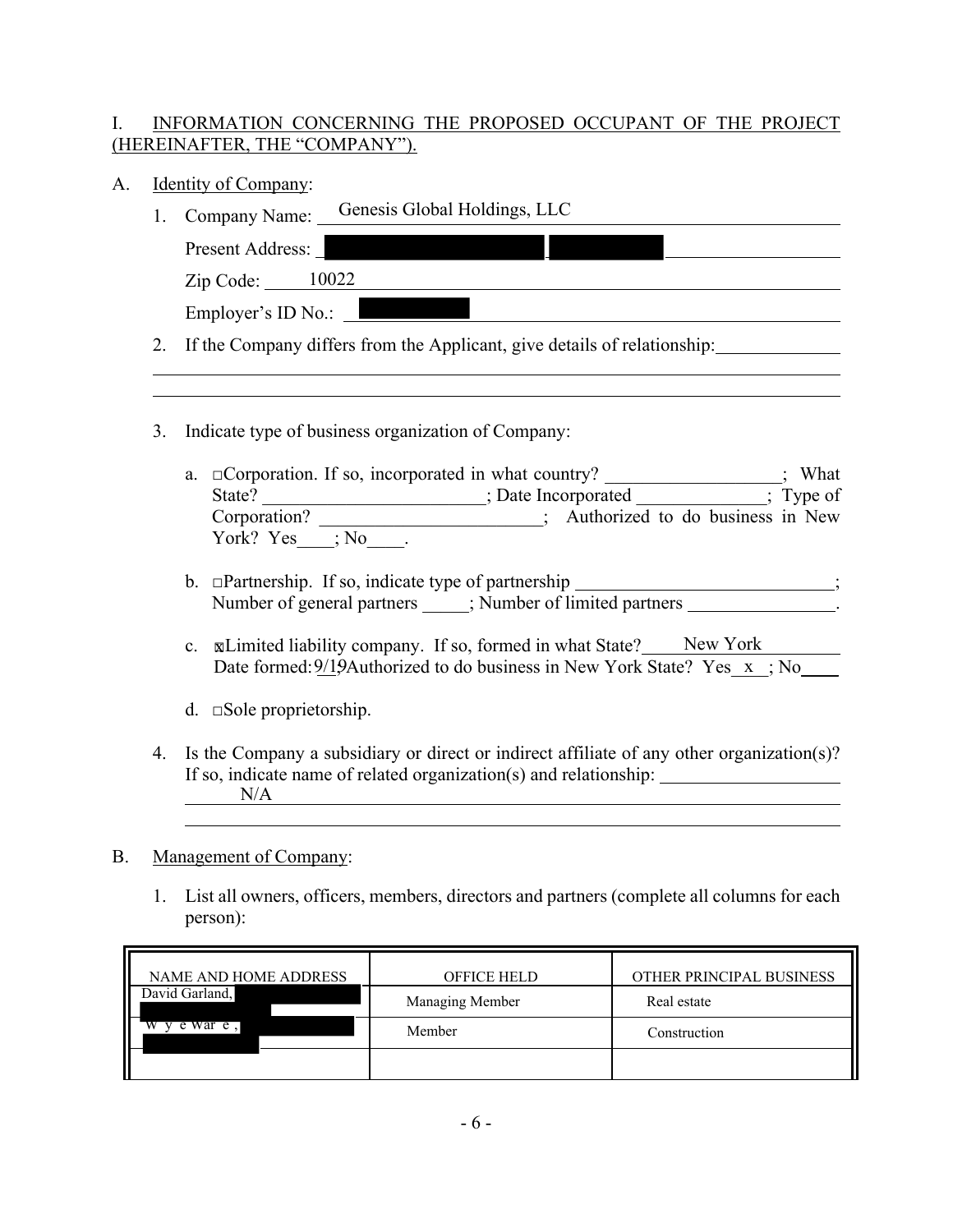- 2. Is the Company or management of the Company now a plaintiff or a defendant in any civil or criminal litigation? Yes  $\qquad$ ; No  $\overline{X}$ .
- 3. Has any person listed above ever been convicted of a criminal offense (other than a minor traffic violation)? Yes  $\quad$ ; No X.
- 4. Has any person listed above or any concern with whom such person has been connected ever been in receivership or been adjudicated a bankrupt?  $Yes$ ; No X.
- 5. If the answer to any of questions 2 through 4 is yes, please, furnish details in a separate attachment.
- C. Principal owners of Company:
	- 1. Is Company publicly held? Yes  $\therefore$  No  $\overline{X}$ . If yes, please list exchanges where stock traded:
	- 2. If no, list all stockholders having a 5% or more interest in the Company:

| <b>NAME</b>   | <b>ADDRESS</b> | PERCENTAGE OF HOLDING |  |  |
|---------------|----------------|-----------------------|--|--|
| David Garland |                |                       |  |  |
| Wayne Warner  |                |                       |  |  |
|               |                |                       |  |  |
|               |                |                       |  |  |

D. Company's principal bank(s) of account: Citibank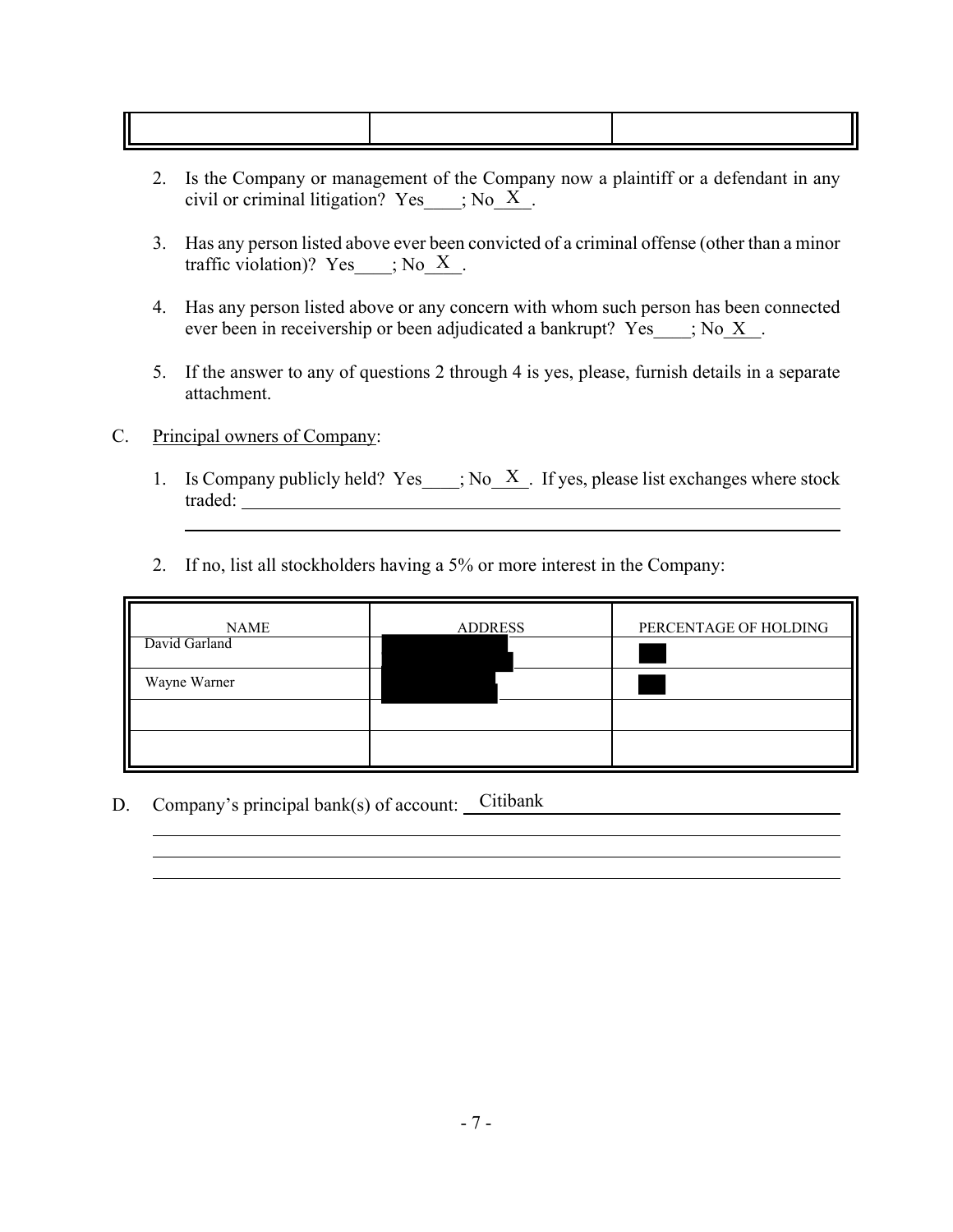### II. DATA REGARDING PROPOSED PROJECT.

A. Description of the Project: (Please provide a brief narrative description of the Project.) Historic restoration of 120 Grand Street, Newburgh. Intended tenants of new commercial building to be workforce development restaurant on ground floor, tech incubator and/or offices on 1st and 2nd floors.

### III. Location of the Project:

- 1. Street Address: 120 Grand Street
- 2. City of Newburgh
- 3. Town of
- <u> 1989 Johann Stoff, deutscher Stoffen und der Stoffen und der Stoffen und der Stoffen und der Stoffen und der</u> 4. Village of
- 5. County of Orange

### C. Description of the Project site:

1. Approximate size (in acres or square feet) of the Project site: 10,500sf . Is a map, survey or sketch of the Project site attached? Yes  $X$ ,  $\overline{N_0}$ .

<u> 1989 - Johann Stoff, deutscher Stoffen und der Stoffen und der Stoffen und der Stoffen und der Stoffen und der</u>

- 2. Are there existing buildings on the Project site? Yes  $X$ ; No.
	- a. If yes, indicate the number of buildings on the site: 1 and 1 Also, please briefly identify each existing building and indicate the approximate size (in square feet) of each such existing building:There is one existing shell structure present on the site. It has been untenanted since a fire in 1981.
	- b. Are the existing buildings in operation? Yes  $\quad$ ; No X  $\quad$ . If yes, describe present use of present buildings:
	- c. Are the existing buildings abandoned? Yes  $X$ ; No. About to be abandoned? Yes  $\quad$ ; No  $\quad$  . If yes, describe: A fire destroyed the building in 1981. It has not been occupied since that time.
	- d. Attach photograph of present buildings.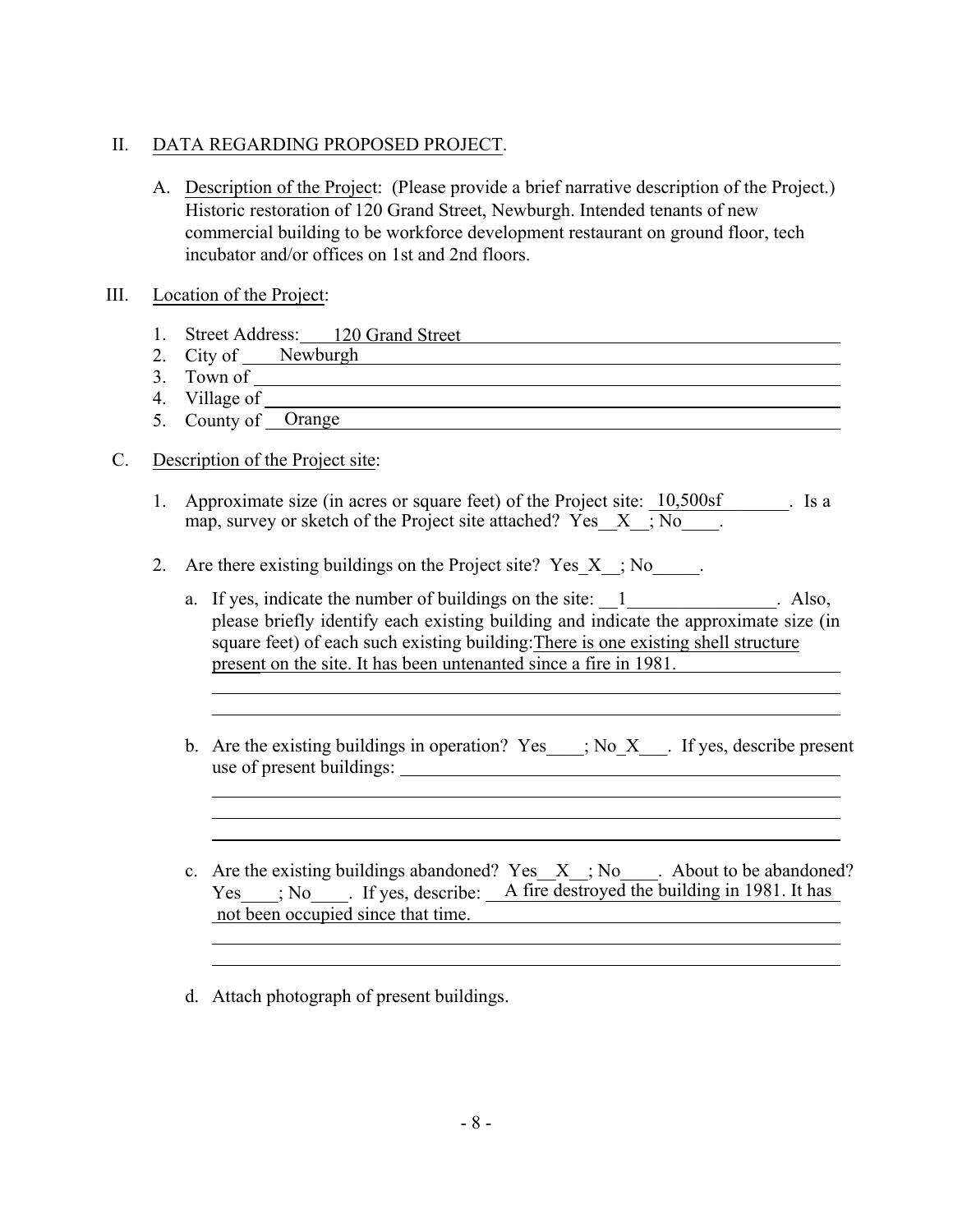3. Utilities serving the Project site: N/A

| Water-Municipal:  |  |
|-------------------|--|
| Other (describe)  |  |
| Sewer-Municipal:  |  |
| Other (describe)  |  |
| Electric-Utility: |  |
| Other (describe)  |  |
|                   |  |
| Other (describe)  |  |
|                   |  |

- 4. Present legal owner of the Project site: City of Newburgh
	- a. If the Company owns the Project site, indicate date of purchase: 20 ; purchase price: \$
	- b. If Company does not own the Project site, does Company have an option signed with the owner to purchase the Project site? Yes  $\quad$ ; No  $\quad$  X  $\quad$  If yes, indicate date option signed with the owner:  $\qquad \qquad . 20$ , and the date the option expires:  $, 20$
	- c. If the Company does not own the Project site, is there a relationship legally or by common control between the Company and the present owner of the Project site?
- Yes  $\therefore$  No X . If yes, describe; We were selected by SEDAC and approved by City Council in October 2021. We are currently in contract with the city working on the SPA.
	- 5. a. Zoning District in which the Project site is located: East End Historic
		- b. Are there any variances or special permits affecting the Project site? Yes ; No<sub>X</sub>. If yes, list below and attach copies of all such variances or special permits:

### D. Description of Proposed Construction:

1. Does part of the Project consist of the acquisition or construction of a new building or buildings? Yes  $\therefore$  No X  $\therefore$  If yes, indicate number and size of new buildings: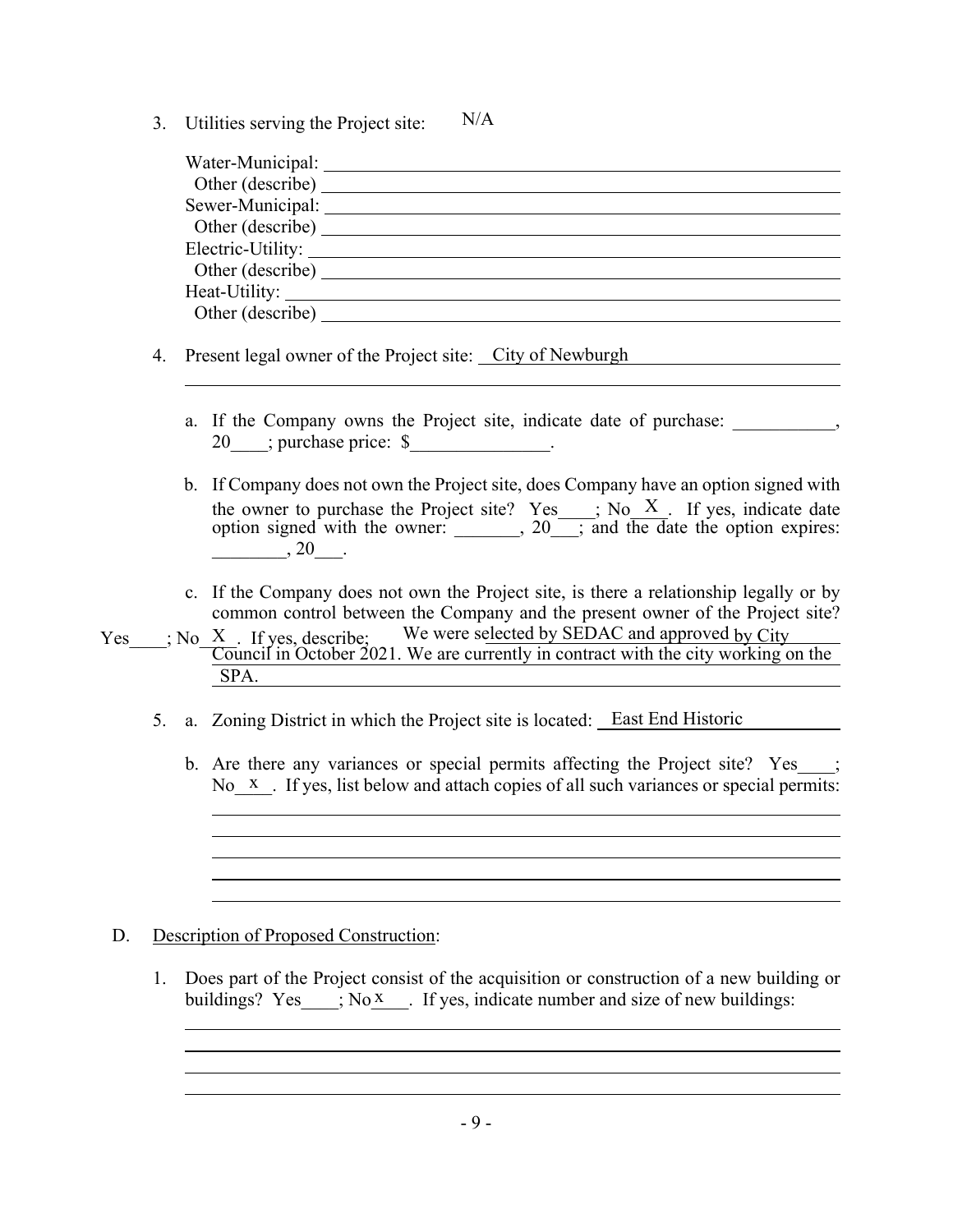2. Does part of the Project consist of additions and/or renovations to existing buildings located on the Project site?  $Yes_{\_X}$ ; No<sub>\_\_\_\_</sub>. If yes, indicate the buildings to be expanded or renovated, the size of any expansions and the nature of expansion and/or renovation: We plan to conduct significant rehabilitation on the shell structure. We will restore the roof and internal floors.

<u> 1989 - Johann Stoff, deutscher Stoffen und der Stoffen und der Stoffen und der Stoffen und der Stoffen und der</u>

<u> 1989 - Johann Barbara, martin amerikan basal dan berasal dalam basal dalam basal dalam basal dalam basal dala</u>

3. Describe the principal uses to be made by the Company of the building or buildings to be acquired, constructed, or expanded: Restaurant and office space.

<u> 1989 - Andrea Station Barbara, amerikan basar dan berasal di basa dan basa dan basa dan basa dan basa dan ba</u>

### E. Description of the Equipment:

- 1. Does a part of the Project consist of the acquisition or installation of machinery, equipment or other personal property (the "Equipment")? Yes  $\longrightarrow$ ; No $\frac{X}{X}$ . If yes, describe the Equipment:
- 2. With respect to the Equipment to be acquired, will any of the Equipment be Equipment which has previously been used? Yes ; No . If yes, please provide detail:

and the control of the control of the control of the control of the control of the control of the control of the

3. Describe the principal uses to be made by the Company of the Equipment to be acquired or installed:

F. Project Use:

1. What are the principal products to be produced at the Project? Restaurant and office space. The goal is to make this a workforce training restaurant with innovative cuisine and chefs looking to establish themselves.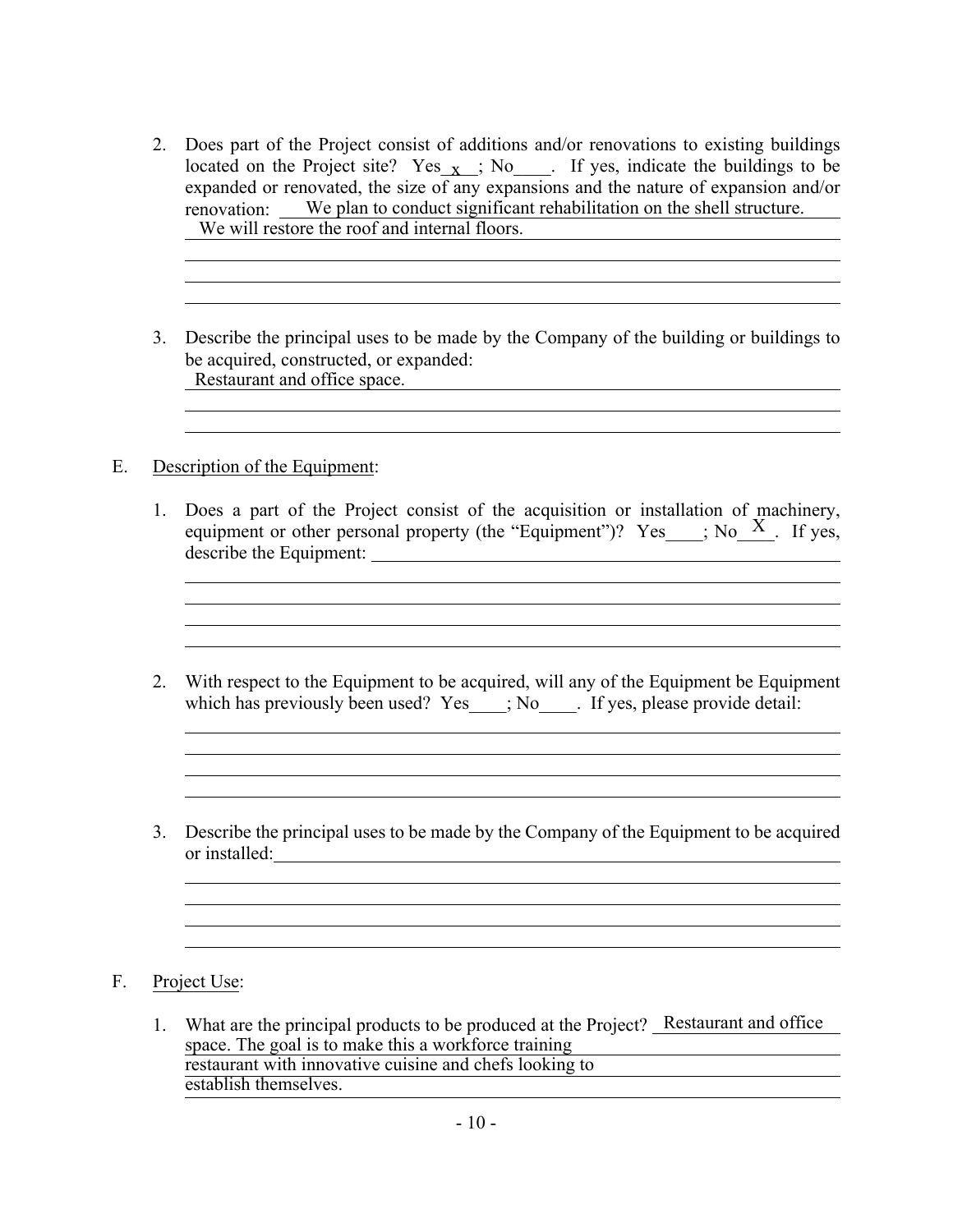2. What are the principal activities to be conducted at the Project? Restaurant and office space.

3. Does the Project include facilities or property that are primarily used in making retail sales of goods or services to customers who personally visit such facilities? Yes  $X$ ; No  $X$ . If yes, please provide detail: Yes & No, in that the restaurant space is to serve customers, and the office space is not necessarily customer-facing.

- 4. If the answer to question 3 is yes, what percentage of the cost of the Project will be expended on such facilities or property primarily used in making retail sales of goods or services to customers who personally visit the Project?  $33.33\%$
- 5. If the answer to question 3 is yes, and the answer to question 4 is more than 33.33%, indicate whether any of the following apply to the Project:
	- a. Will the Project be operated by a not-for-profit corporation? Yes  $\cdot$ ; No X  $\cdot$  If yes, please explain:
	- b. Is the Project likely to attract a significant number of visitors from outside the economic development region in which the Project will be located? Yes  $X$ ; No Figure . If yes, please explain: We anticipate the restaurant will attract customers across and outside the region.
	- c. Would the Project occupant, but for the contemplated financial assistance from the Agency, locate the related jobs outside the State of New York? Yes  $\cdot$ ; No X If yes, please explain: These jobs wouldn't be created.
	- would not, but for the Project, be reasonably accessible to the residents of the city, town, or village within which the Project will be located, because of a lack of reasonably accessible retail trade facilities offering such goods or services? Yes  $x$ ; No  $X$ . If yes, please provide detail: For the restaurant portion, this d. Is the predominant purpose of the Project to make available goods or services which type of facility will be unique, in that in addition to serving food and drink it will be involved in workforce development. The office floors, could be provided via other facilities, but not in a revitalized downtown.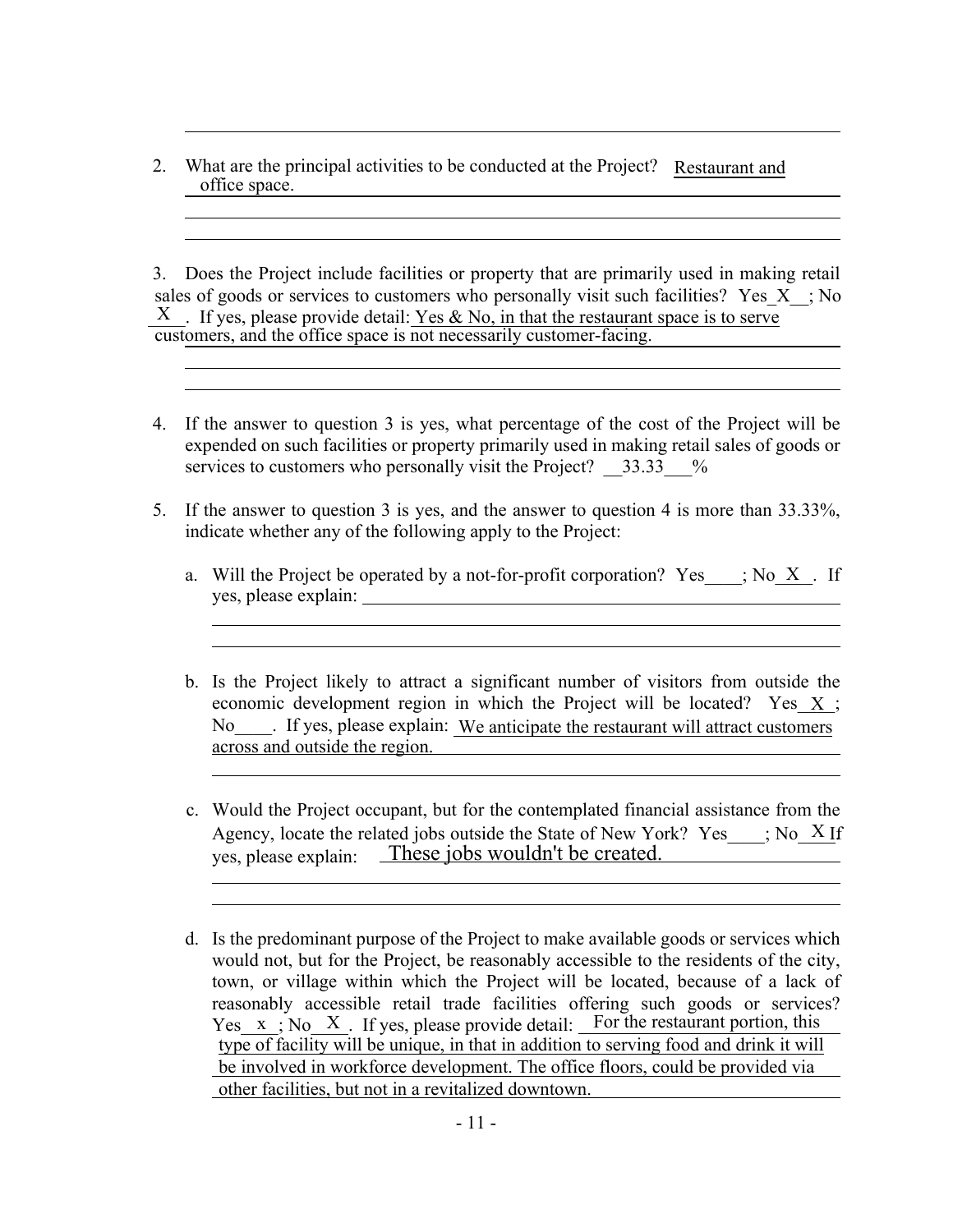- e. Will the Project be located in one of the following: (i) an area designed as an economic development zone pursuant to Article 18-B of the General Municipal Law; or (ii) a census tract or block numbering area (or census tract or block numbering area contiguous thereto) which, according to the most recent census data, has (x) a poverty rate of at least 20% for the year in which the data relates, or at least 20% of households receiving public assistance, and (y) an unemployment rate of at least 1.25 times the statewide unemployment rate for the year to which the data relates? Yes  $X$ ; No  $\blacksquare$ . If yes, please explain: This area is an economically disadvantaged location as well as an Opportunity Zone.
- 6. If the answers to any of subdivisions c. through e. of question 5 is yes, will the Project preserve permanent, private sector jobs or increase the overall number of permanent, private sector jobs in the State of New York?  $Yes\_X$ ; No<sub>\_\_\_\_</sub>. If yes, please explain: This project's intent is to create a retail establishment that also engages in workforce development (restaurant), thereby having a significant impact on job creation in the area. In addition, the office levels will be an opportunity to create jobs.
- 7. Will the completion of the Project result in the removal of a plant or facility of the Company or another proposed occupant of the Project (a "Project Occupant") from one area of the State of New York to another area of the State of New York? Yes\_\_\_; No  $X$ . If yes, please explain:
- 8. Will the completion of the Project result in the abandonment of one or more plants or facilities of the Company located in the State of New York? Yes  $\qquad$ ; No  $\bar{X}$ . If yes, please provide detail:
- 9. If the answer to either question 7 or question 8 is yes, indicate whether any of the following apply to the Project:
	- a. Is the Project reasonably necessary to preserve the competitive position of the Company or such Project Occupant in its industry? Yes ; No If yes, please provide detail: N/A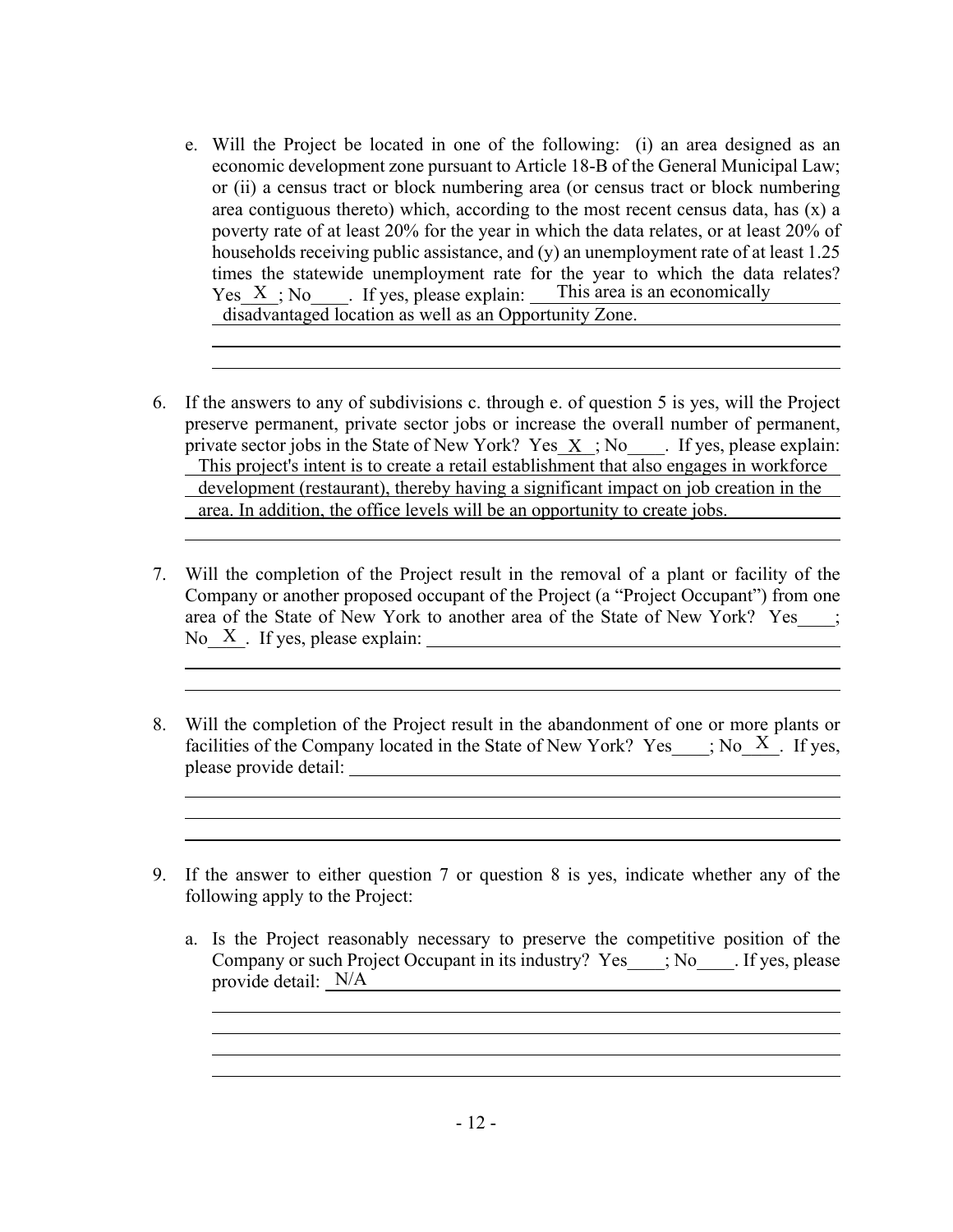|  | b. Is the Project reasonably necessary to discourage the Company or such Project<br>Occupant from removing such other plant or facility to a location outside the State                                                                                        |
|--|----------------------------------------------------------------------------------------------------------------------------------------------------------------------------------------------------------------------------------------------------------------|
|  | 10. Will the Project be owned by a not-for-profit corporation? Yes ___; No $X$ . If yes,                                                                                                                                                                       |
|  | and the control of the control of the control of the control of the control of the control of the control of the<br>11. If the answer to question 10 is yes, indicate whether any of the following apply to the<br>Project:                                    |
|  | a. Is the Project a housing facility primarily designed to be occupied by individuals 60<br>years of age or older? Yes___; No____. If yes, please explain: N/A                                                                                                 |
|  | b. Is the Project a dormitory for an educational institution? Yes ___; No ____. If yes,<br>please explain: $N/A$                                                                                                                                               |
|  | c. Is the Project a facility as defined in Article 28 of the Public Health Law? Yes ;<br>No figures, please explain: N/A                                                                                                                                       |
|  | 12. If the answer to any of the questions contained in question 11 is yes, indicate whether<br>the cost of the Project will exceed \$20 million. Yes___; No____. If yes, please provide<br>detail: N/A<br><u> 1980 - Johann Barn, fransk politik (d. 1980)</u> |
|  | ,我们也不会有什么。""我们的人,我们也不会有什么?""我们的人,我们也不会有什么?""我们的人,我们也不会有什么?""我们的人,我们也不会有什么?""我们的人<br>13. Will the Project be sold or leased to a municipality? Yes ; No X. If yes, please                                                                                       |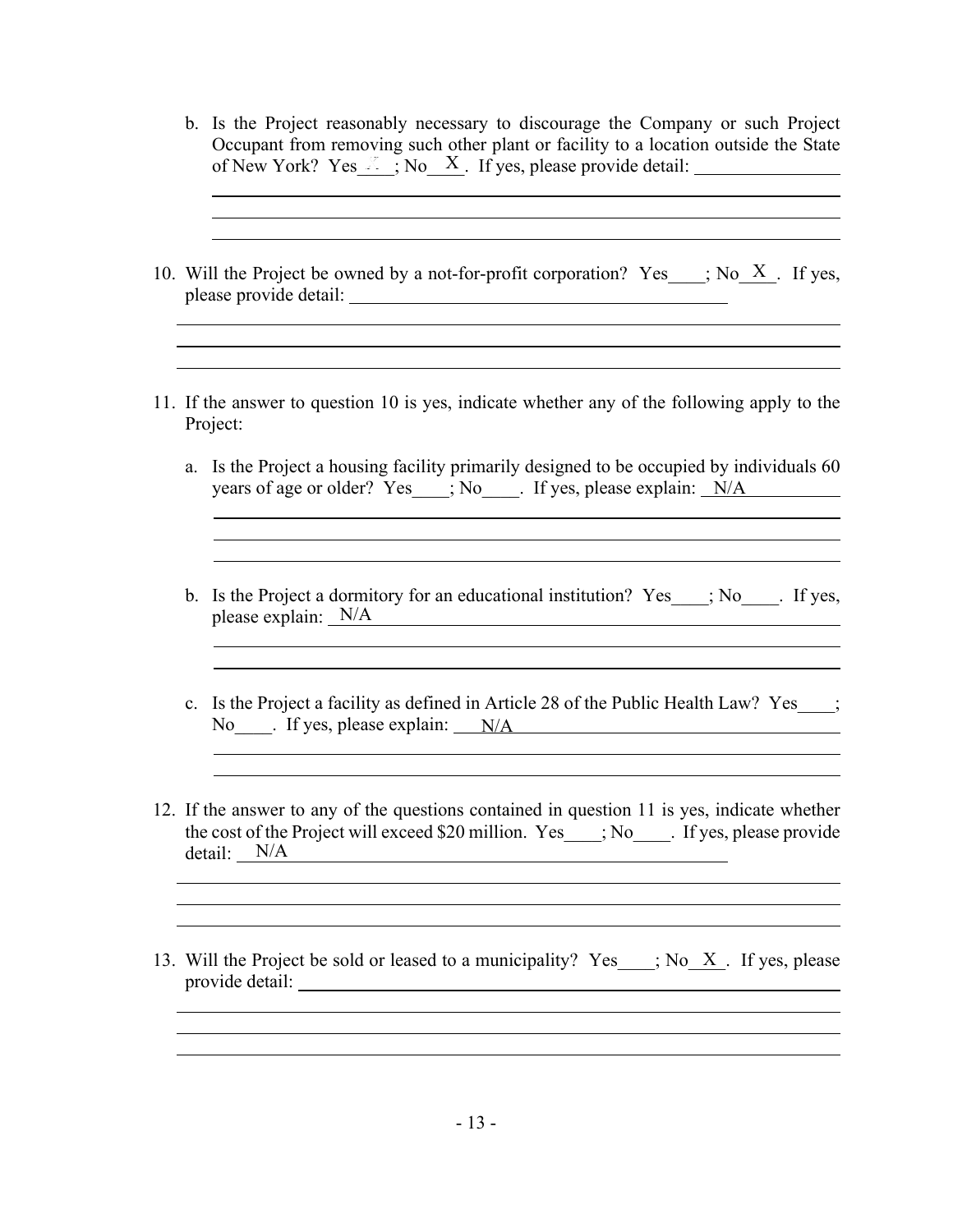### G. Project Status:

1. If the Project includes the acquisition of any land or buildings, have any steps been taken toward acquiring same? Yes  $X$ ; No and M yes, please discuss in detail the approximate stage of such acquisition:

Currently negotiating purchase agreement with City of Newburgh.

2. If the Project includes the acquisition of any Equipment, have any steps been taken toward acquiring same? Yes ; No. If yes, please discuss in detail the approximate stage of such acquisition:  $N/A$ 

- 3. If the Project involves the construction or reconstruction of any building or other improvement, has construction work on any such building or improvement begun? Yes  $\longrightarrow$ ; No  $\overline{X}$ . If yes, please discuss in detail the approximate extent of construction and the extent of completion. Indicate in your answer whether such specific steps have been completed as site clearance and preparation; completion of foundations; installation of footings; etc.:
- 4. Please indicate amount of funds expended on the Project by the Company in the past three (3) years and the purposes of such expenditures: \$2500 (est): miscellaneous application/office costs and legal fees.
- 5. Please indicate the date the applicant estimates the Project will be completed: \_\_\_\_\_\_\_\_\_\_\_\_\_\_\_\_\_\_\_\_\_. March 2024
- I. Method of Construction after Agency Approval:
	- 1. If the Agency approves the project which is the subject of this application, there are two methods that may be used to construct the project. The applicant can construct the project privately and sell the project to the Agency upon completion. Alternatively, the applicant can request to be appointed as "agent" of the Agency, in which case certain laws applicable to public construction may apply to the project. Does the applicant wish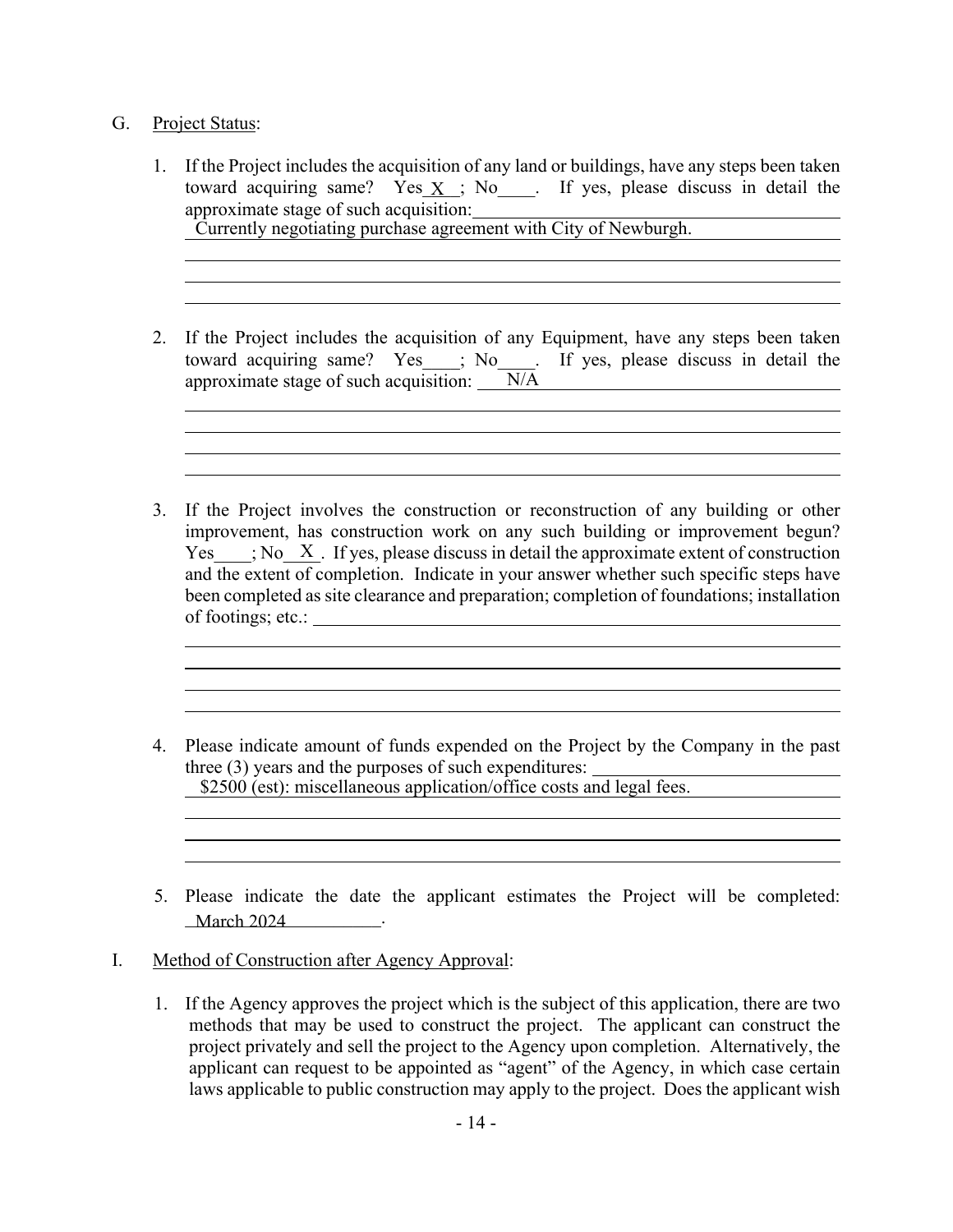to be designated as "agent" of the Agency for purposes of constructing the project?  $Yes X ; No$ .

2. If the answer to question 1 is yes, does the applicant desire such "agent" status prior to the closing date of the financing?  $Yes$ ; No\_X,

### III. INFORMATION CONCERNING LEASES OR SUBLEASES OF THE PROJECT. (PLEASE COMPLETE THE FOLLOWING SECTION IF THE COMPANY INTENDS TO LEASE OR SUBLEASE ANY PORTION OF THE PROJECT).

A. Does the Company intend to lease or sublease more than 10% (by area or fair market value) of the Project? Yes  $X$ ; No  $\Box$ . If yes, please complete the following for each existing or proposed tenant or subtenant:

| 1. | Sublessee name: TBD (Currently seeking tenants)                                                                                                                                                                               |                                                                                  |  |                                                                                                                                                                                                                                |  |  |  |
|----|-------------------------------------------------------------------------------------------------------------------------------------------------------------------------------------------------------------------------------|----------------------------------------------------------------------------------|--|--------------------------------------------------------------------------------------------------------------------------------------------------------------------------------------------------------------------------------|--|--|--|
|    |                                                                                                                                                                                                                               |                                                                                  |  |                                                                                                                                                                                                                                |  |  |  |
|    |                                                                                                                                                                                                                               |                                                                                  |  |                                                                                                                                                                                                                                |  |  |  |
|    |                                                                                                                                                                                                                               | Employer's ID No.:                                                               |  |                                                                                                                                                                                                                                |  |  |  |
|    |                                                                                                                                                                                                                               |                                                                                  |  | Sublessee is: _____ Corporation: _____ Partnership: _____ Sole Proprietorship                                                                                                                                                  |  |  |  |
|    |                                                                                                                                                                                                                               |                                                                                  |  | Relationship to Company:                                                                                                                                                                                                       |  |  |  |
|    |                                                                                                                                                                                                                               | Percentage of Project to be leased or subleased: _______________________________ |  |                                                                                                                                                                                                                                |  |  |  |
|    |                                                                                                                                                                                                                               |                                                                                  |  |                                                                                                                                                                                                                                |  |  |  |
|    |                                                                                                                                                                                                                               |                                                                                  |  |                                                                                                                                                                                                                                |  |  |  |
|    |                                                                                                                                                                                                                               |                                                                                  |  |                                                                                                                                                                                                                                |  |  |  |
|    |                                                                                                                                                                                                                               |                                                                                  |  | Will any portion of the space leased by this sublessee be primarily used in making                                                                                                                                             |  |  |  |
|    |                                                                                                                                                                                                                               |                                                                                  |  | retail sales of goods or services to customers who personally visit the Project?                                                                                                                                               |  |  |  |
|    |                                                                                                                                                                                                                               |                                                                                  |  | Yes ; No flyes, please provide on a separate attachment (a) details and (b)                                                                                                                                                    |  |  |  |
|    |                                                                                                                                                                                                                               |                                                                                  |  | the answers to questions $II(F)(4)$ through (6) with respect to such sublessee.                                                                                                                                                |  |  |  |
|    |                                                                                                                                                                                                                               |                                                                                  |  |                                                                                                                                                                                                                                |  |  |  |
| 2. | Sublessee name: Note also have a series of the series of the series of the series of the series of the series of the series of the series of the series of the series of the series of the series of the series of the series |                                                                                  |  |                                                                                                                                                                                                                                |  |  |  |
|    |                                                                                                                                                                                                                               | Present Address:                                                                 |  |                                                                                                                                                                                                                                |  |  |  |
|    |                                                                                                                                                                                                                               |                                                                                  |  |                                                                                                                                                                                                                                |  |  |  |
|    |                                                                                                                                                                                                                               |                                                                                  |  |                                                                                                                                                                                                                                |  |  |  |
|    | Sublessee is:                                                                                                                                                                                                                 |                                                                                  |  |                                                                                                                                                                                                                                |  |  |  |
|    |                                                                                                                                                                                                                               |                                                                                  |  | Corporation: Partnership: Sole Proprietorship                                                                                                                                                                                  |  |  |  |
|    |                                                                                                                                                                                                                               |                                                                                  |  | Relationship to Company: Manual Manual Assembly and Assembly and Assembly and Assembly and Assembly and Assembly and Assembly and Assembly and Assembly and Assembly and Assembly and Assembly and Assembly and Assembly and A |  |  |  |
|    |                                                                                                                                                                                                                               |                                                                                  |  | Percentage of Project to be leased or subleased:<br><u>Percentage of Project to be leased or subleased:</u>                                                                                                                    |  |  |  |
|    |                                                                                                                                                                                                                               |                                                                                  |  |                                                                                                                                                                                                                                |  |  |  |
|    |                                                                                                                                                                                                                               |                                                                                  |  |                                                                                                                                                                                                                                |  |  |  |
|    |                                                                                                                                                                                                                               | Term of lease or sublease to Sublessee:                                          |  |                                                                                                                                                                                                                                |  |  |  |
|    |                                                                                                                                                                                                                               |                                                                                  |  | Will any portion of the space leased by this sublessee be primarily used in making                                                                                                                                             |  |  |  |
|    |                                                                                                                                                                                                                               |                                                                                  |  | retail sales of goods or services to customers who personally visit the Project?                                                                                                                                               |  |  |  |
|    |                                                                                                                                                                                                                               |                                                                                  |  | $Yes$ ; No If yes, please provide on a separate attachment (a) details and (b)                                                                                                                                                 |  |  |  |
|    |                                                                                                                                                                                                                               |                                                                                  |  | the answers to questions $II(F)(4)$ through (6) with respect to such sublessee.                                                                                                                                                |  |  |  |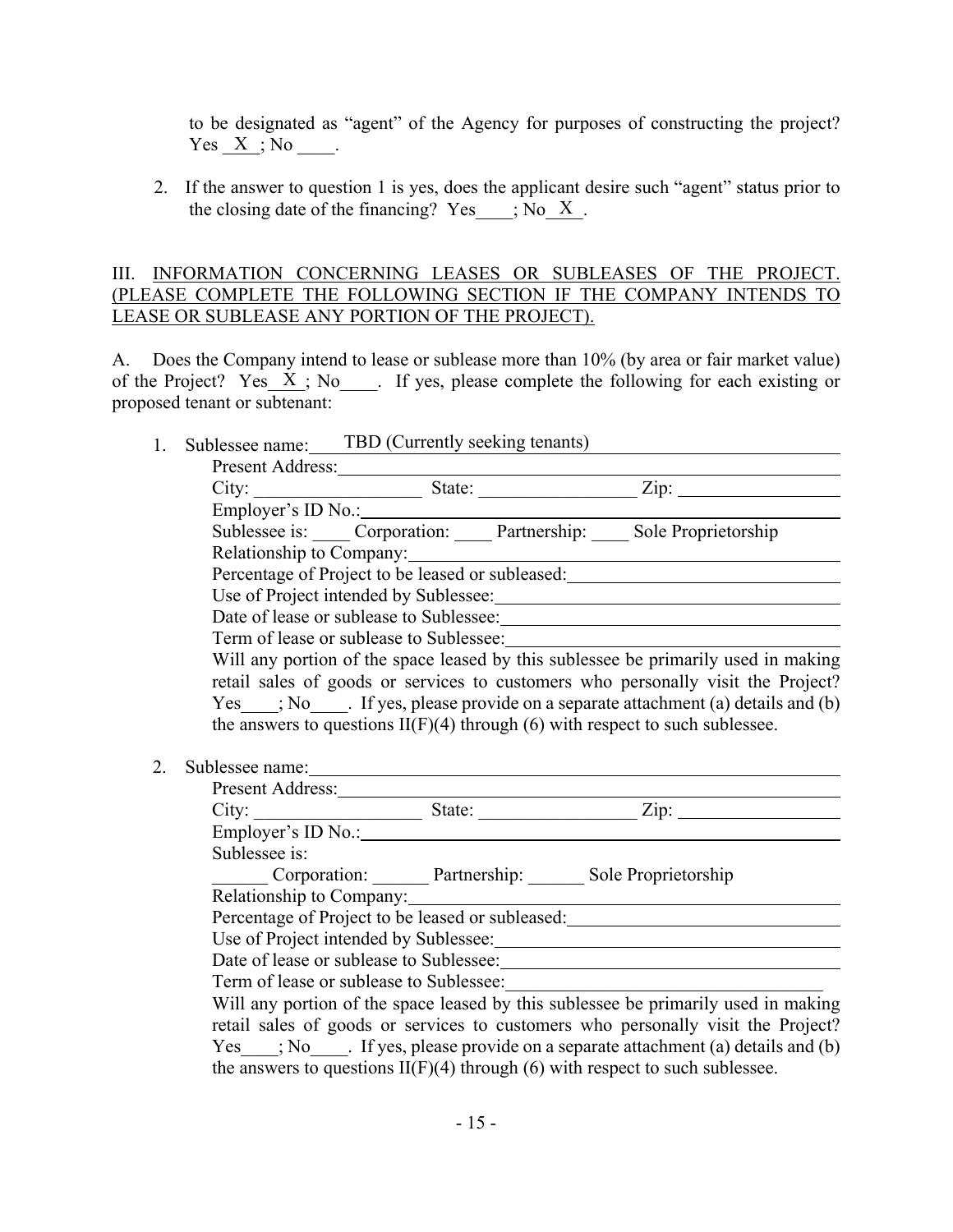3. Sublessee name:

| uvicssee haille.         |                                                                                 |                                                                                    |
|--------------------------|---------------------------------------------------------------------------------|------------------------------------------------------------------------------------|
| Present Address:         |                                                                                 |                                                                                    |
| City:                    | State:                                                                          | Zip:                                                                               |
| Employer's ID No.:       |                                                                                 |                                                                                    |
|                          | Sublessee is: Corporation: Partnership:                                         | Sole Proprietorship                                                                |
| Relationship to Company: |                                                                                 |                                                                                    |
|                          | Percentage of Project to be leased or subleased:                                |                                                                                    |
|                          | Use of Project intended by Sublessee:                                           |                                                                                    |
|                          | Date of lease or sublease to Sublessee:                                         |                                                                                    |
|                          | Term of lease or sublease to Sublessee:                                         |                                                                                    |
|                          |                                                                                 | Will any portion of the space leased by this sublessee be primarily used in making |
|                          |                                                                                 | retail sales of goods or services to customers who personally visit the Project?   |
|                          |                                                                                 | $Yes$ ; No Figures, please provide on a separate attachment (a) details and (b)    |
|                          | the answers to questions $II(F)(4)$ through (6) with respect to such sublessee. |                                                                                    |

B. What percentage of the space intended to be leased or subleased is now subject to a binding written lease or sublease?  $0\%$ 

### IV. EMPLOYMENT IMPACT.

A. Indicate the number of people presently employed at the Project site and the **additional** number that will be employed at the Project site at the end of the first and second years after the Project has been completed, using the tables below for (1) employees of the Applicant, (2) independent contractors, and (3) employees of independent contractors. (Do not include construction workers). Also indicate below the number of workers employed at the Project site representing newly created positions as opposed to positions relocated from other project sites of the applicant. Such information regarding relocated positions should also indicate whether such positions are relocated from other project sites financed by obligations previously issued by the Agency.

| <b>TYPE OF EMPLOYMENT</b><br><b>Employees of Applicant</b>                       |  |  |  |  |  |  |
|----------------------------------------------------------------------------------|--|--|--|--|--|--|
| Professional or<br>Semi-Skilled<br>Un-Skilled<br>Totals<br>Skilled<br>Managerial |  |  |  |  |  |  |
| Present Full Time                                                                |  |  |  |  |  |  |
| <b>Present Part Time</b>                                                         |  |  |  |  |  |  |
| <b>Present Seasonal</b>                                                          |  |  |  |  |  |  |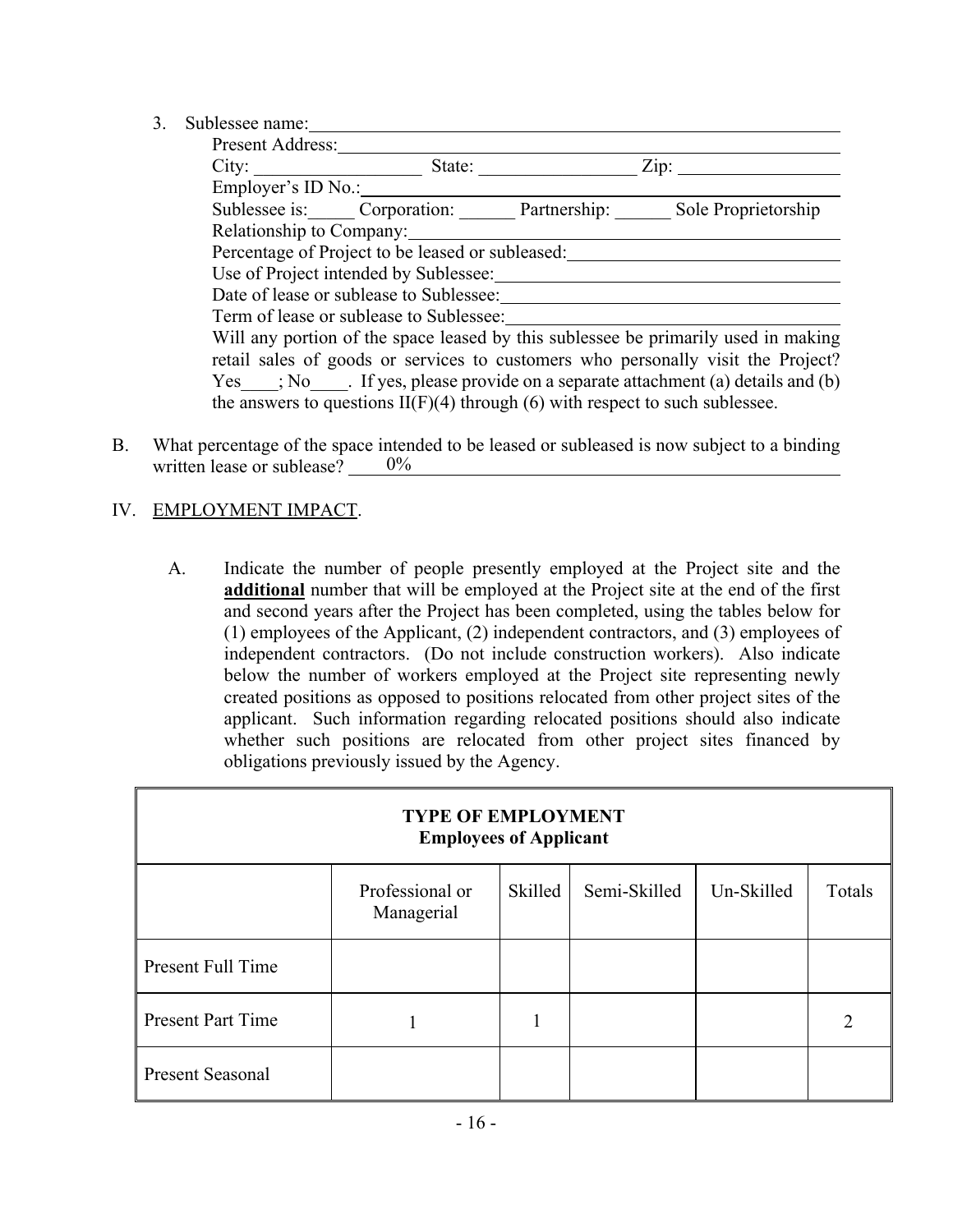| First Year Full Time         |  |  |  |
|------------------------------|--|--|--|
| First Year Part Time         |  |  |  |
| <b>First Year Seasonal</b>   |  |  |  |
| Second Year Full Time        |  |  |  |
| <b>Second Year Part Time</b> |  |  |  |
| Second Year Seasonal         |  |  |  |

|                            | <b>TYPE OF EMPLOYMENT</b><br><b>Independent Contractors</b> |         |              |            |        |
|----------------------------|-------------------------------------------------------------|---------|--------------|------------|--------|
|                            | Professional or<br>Managerial                               | Skilled | Semi-Skilled | Un-Skilled | Totals |
| Present Full Time          |                                                             |         |              |            |        |
| <b>Present Part Time</b>   |                                                             | 15      | 20           | 20         | 55     |
| <b>Present Seasonal</b>    |                                                             |         |              |            |        |
| First Year Full Time       |                                                             |         |              |            |        |
| First Year Part Time       |                                                             | 5       | 10           | 10         | 25     |
| <b>First Year Seasonal</b> |                                                             |         |              |            |        |
| Second Year Full Time      |                                                             |         |              |            |        |
| Second Year Part Time      |                                                             | 10      | 10           | 10         | 30     |
| Second Year Seasonal       |                                                             |         |              |            |        |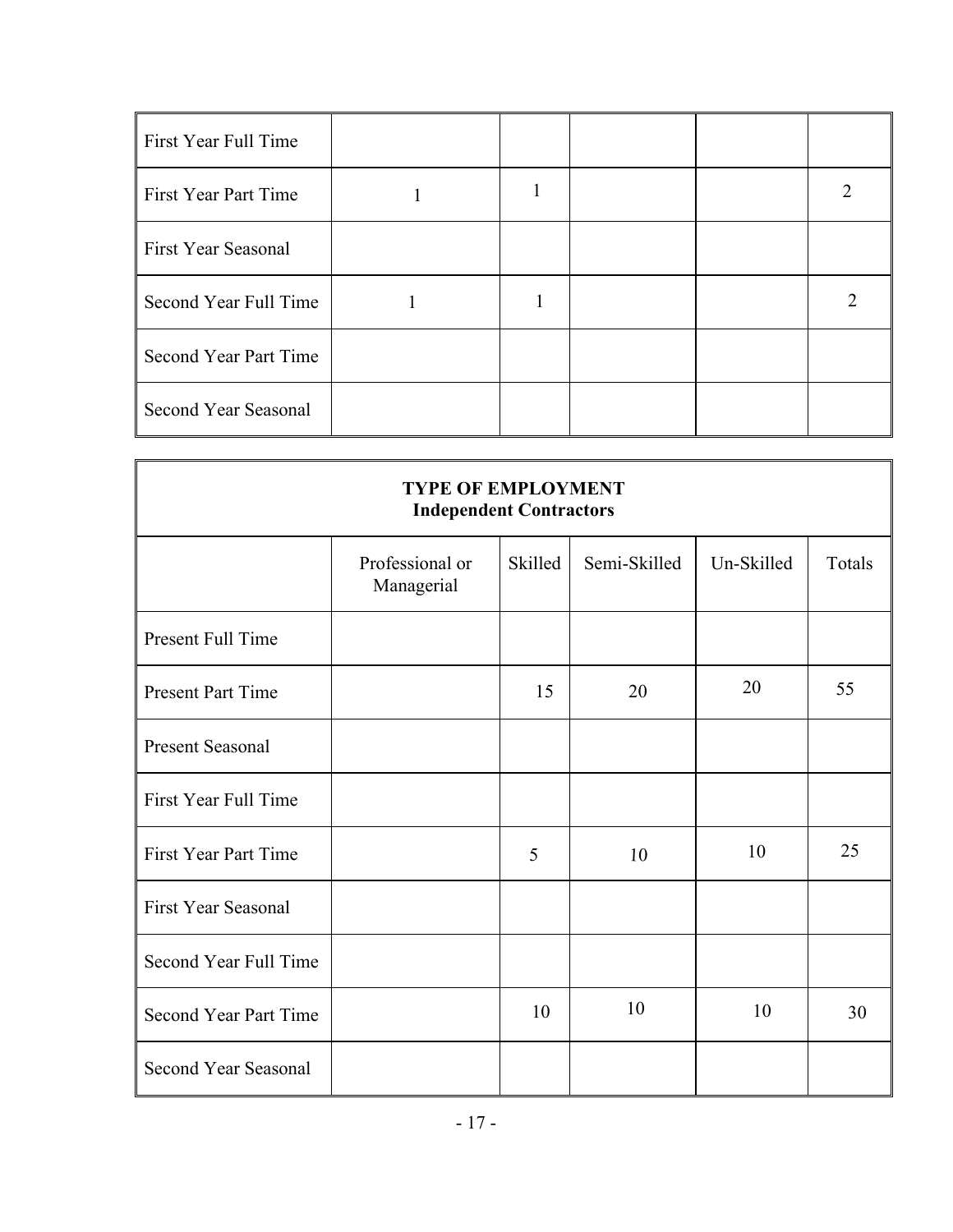|                             | <b>TYPE OF EMPLOYMENT</b><br><b>Employees of Independent Contractors</b> |         |              |            |        |
|-----------------------------|--------------------------------------------------------------------------|---------|--------------|------------|--------|
|                             | Professional or<br>Managerial                                            | Skilled | Semi-Skilled | Un-Skilled | Totals |
| Present Full Time           |                                                                          |         |              |            |        |
| <b>Present Part Time</b>    |                                                                          |         |              |            |        |
| <b>Present Seasonal</b>     |                                                                          |         |              |            |        |
| First Year Full Time        |                                                                          |         |              |            |        |
| <b>First Year Part Time</b> |                                                                          |         |              |            |        |
| <b>First Year Seasonal</b>  |                                                                          |         |              |            |        |
| Second Year Full Time       |                                                                          |         |              |            |        |
| Second Year Part Time       |                                                                          |         |              |            |        |
| Second Year Seasonal        |                                                                          |         |              |            |        |

B. Indicate below (1) the estimated salary and fringe benefit averages or ranges and (2) the estimated number of employees residing in the Capital Region Economic Development Region for all the jobs at the Project site, both retained and created, listed in the tables described in subsection A above for each of the categories of positions listed in the chart below.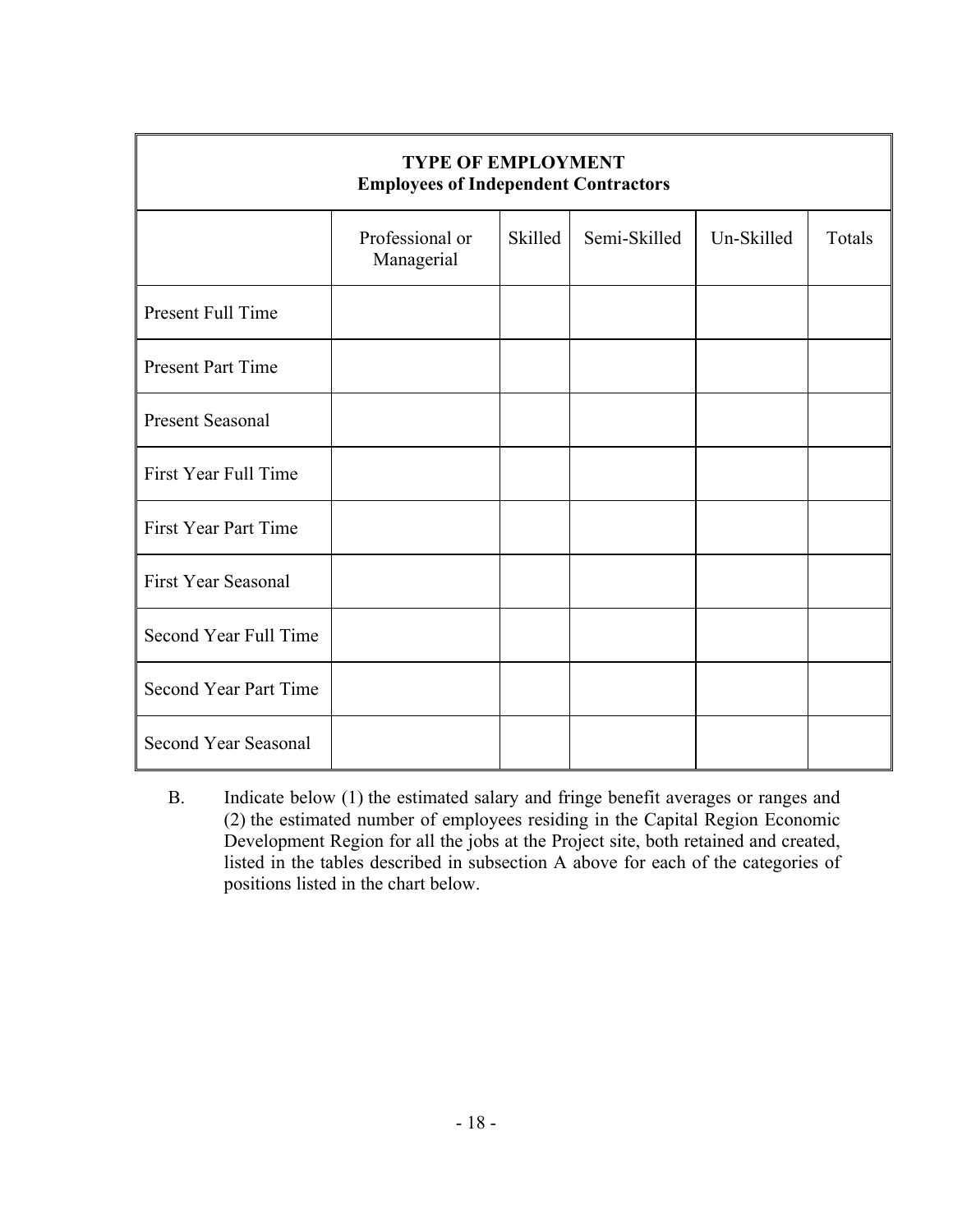|                                                                                                                   |                               | <b>RELATED EMPLOYMENT INFORMATION</b> |              |            |
|-------------------------------------------------------------------------------------------------------------------|-------------------------------|---------------------------------------|--------------|------------|
|                                                                                                                   | Professional or<br>Managerial | Skilled                               | Semi-Skilled | Un-Skilled |
| <b>Estimated Salary and</b><br>Fringe Benefit<br><b>Averages or Ranges</b>                                        | \$60-\$80k                    | \$60-\$80k                            | \$40-\$60k   | \$30-\$40k |
| Estimated Number of<br>Employees Residing in<br>the Capital Region<br>Economic<br>Development Region <sup>1</sup> |                               | 2                                     | 2            |            |

C. Please describe the projected timeframe for the creation of any new jobs with respect to the undertaking of the Project:

We will begin to employ individuals within 6 months of closing on the site.

D. Please prepare a separate attachment describing in detail the types of employment at the Project site. Such attachment should describe the activities or work performed for each type of employment.

Masonry, concrete, electrical, plumbing

<sup>1</sup> The Capital Region Economic Development Region consists of the following counties: Albany, Columbia, Greene, Saratoga, Schenectady, Rensselaer, Warren, and Washington.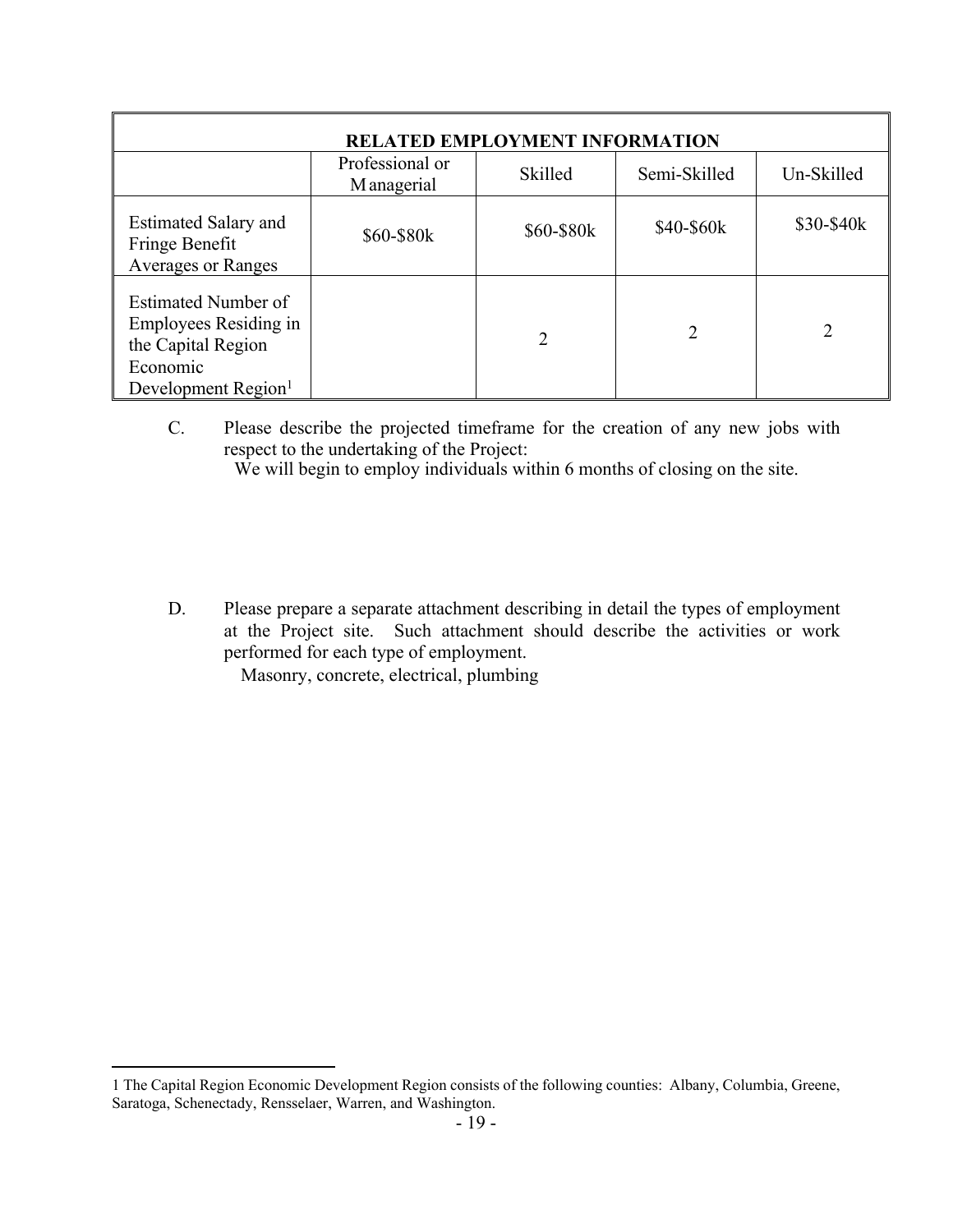### V. PROJECT COST.

A. Anticipated Project Costs. State the costs reasonably necessary for the acquisition of the Project site, the construction of the proposed buildings and the acquisition and installation of any machinery and equipment necessary or convenient in connection therewith, and including any utilities, access roads or appurtenant facilities, using the following categories:

| <b>Description of Cost</b>                          | <b>Amount</b>          |
|-----------------------------------------------------|------------------------|
| Land                                                | $\mathbb{S}$<br>51,000 |
| <b>Buildings</b>                                    | \$                     |
| Machinery and equipment costs                       | \$                     |
| Utilities, roads and appurtenant costs              | \$                     |
| Architects and engineering fees                     | \$                     |
| Costs of financing                                  | \$                     |
| Construction loan fees and interest (if applicable) | \$                     |
| Other (specify)                                     |                        |
| Soft Costs: Permits, fees, etc                      | \$                     |
| RE Tax                                              | \$                     |
| Legal                                               | \$                     |
| <b>TOTAL PROJECT COSTS</b>                          | \$<br>est)             |

B. Anticipated Project Financing Sources. State the sources reasonably necessary for the financing of the Project site, the construction of the proposed buildings and the acquisition and installation of any machinery and equipment necessary or convenient in connection therewith, and including any utilities, access roads or appurtenant facilities, using the following categories: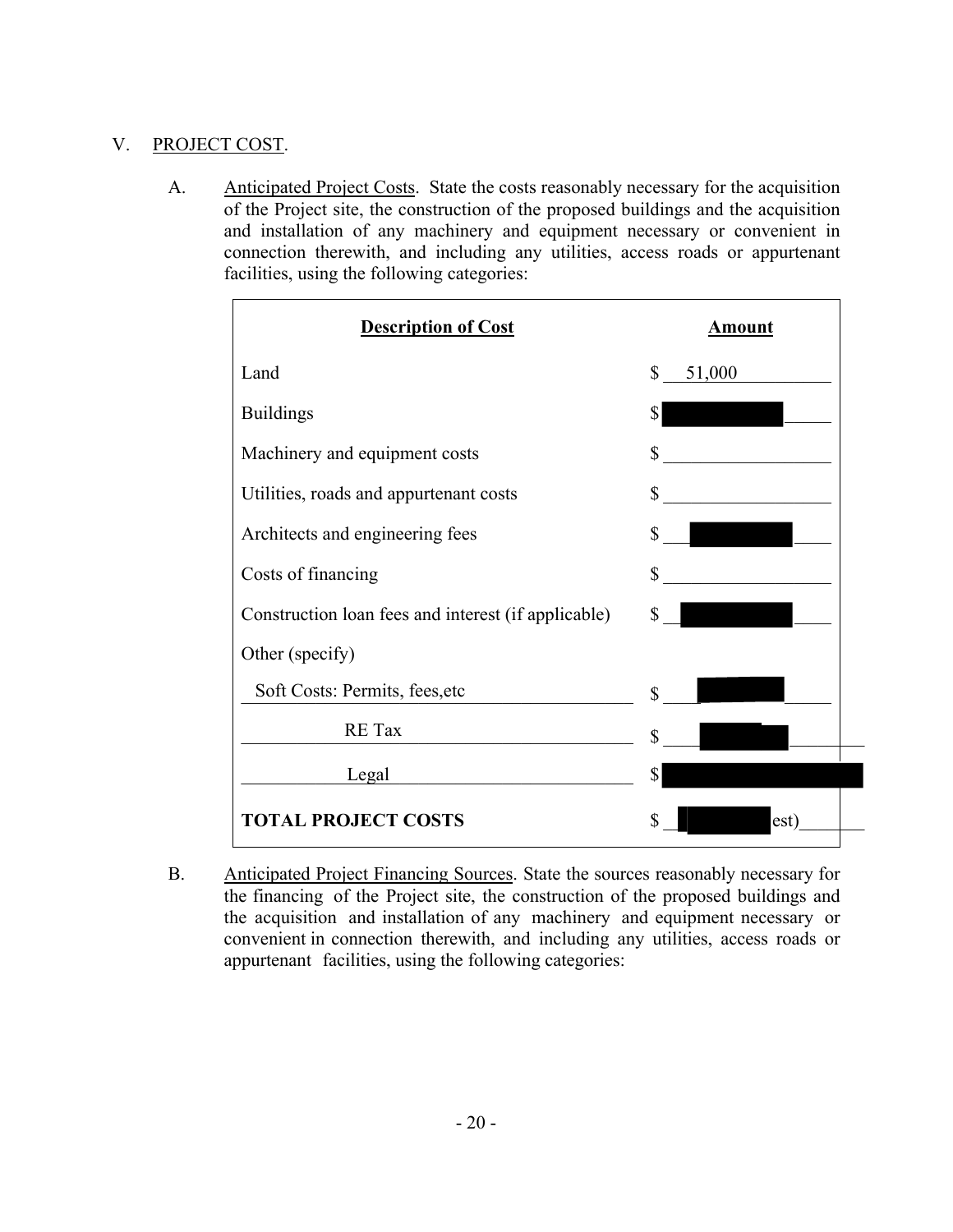| <b>Description of Sources</b>                              | <b>Amount Private</b> |
|------------------------------------------------------------|-----------------------|
| <b>Sector Financing</b>                                    |                       |
| <b>Public Sector</b>                                       |                       |
| <b>Federal Programs</b>                                    | \$                    |
| <b>State Programs</b>                                      | \$                    |
| <b>Local Programs</b>                                      | \$                    |
| <b>Applicant Equity</b>                                    | \$                    |
| Other (specify, e.g., tax credits)                         |                       |
| <b>SHPO Tax Credits</b>                                    | \$                    |
|                                                            |                       |
|                                                            | \$                    |
| <b>TOTAL AMOUNT OF PROJECT</b><br><b>FINANCING SOURCES</b> | \$                    |

C. Have any of the above expenditures already been made by the applicant?  $Yes \_\_\_\_$ ; No  $X$ . If yes, indicate particulars.

Just \$2500 of fees, misc application expenses and legal fees.

D. Amount of loan requested:  $\delta$  N/A ;

| Maturity requested: | vears. |
|---------------------|--------|
|---------------------|--------|

E. Has a commitment for financing been received as of this application date, and if so, from whom?

Yes \_\_\_\_\_; No \_\_\_\_\_. Institution Name: \_\_\_\_\_\_\_\_\_\_\_\_\_\_\_\_\_\_\_\_\_\_\_\_\_\_\_\_\_\_\_

Provide name and telephone number of the person we may contact.

Name: \_\_\_\_\_\_\_\_\_\_\_\_\_\_\_\_\_\_\_\_\_\_\_\_\_\_\_\_\_\_\_ Phone: \_\_\_\_\_\_\_\_\_\_\_\_\_\_\_\_\_\_\_\_\_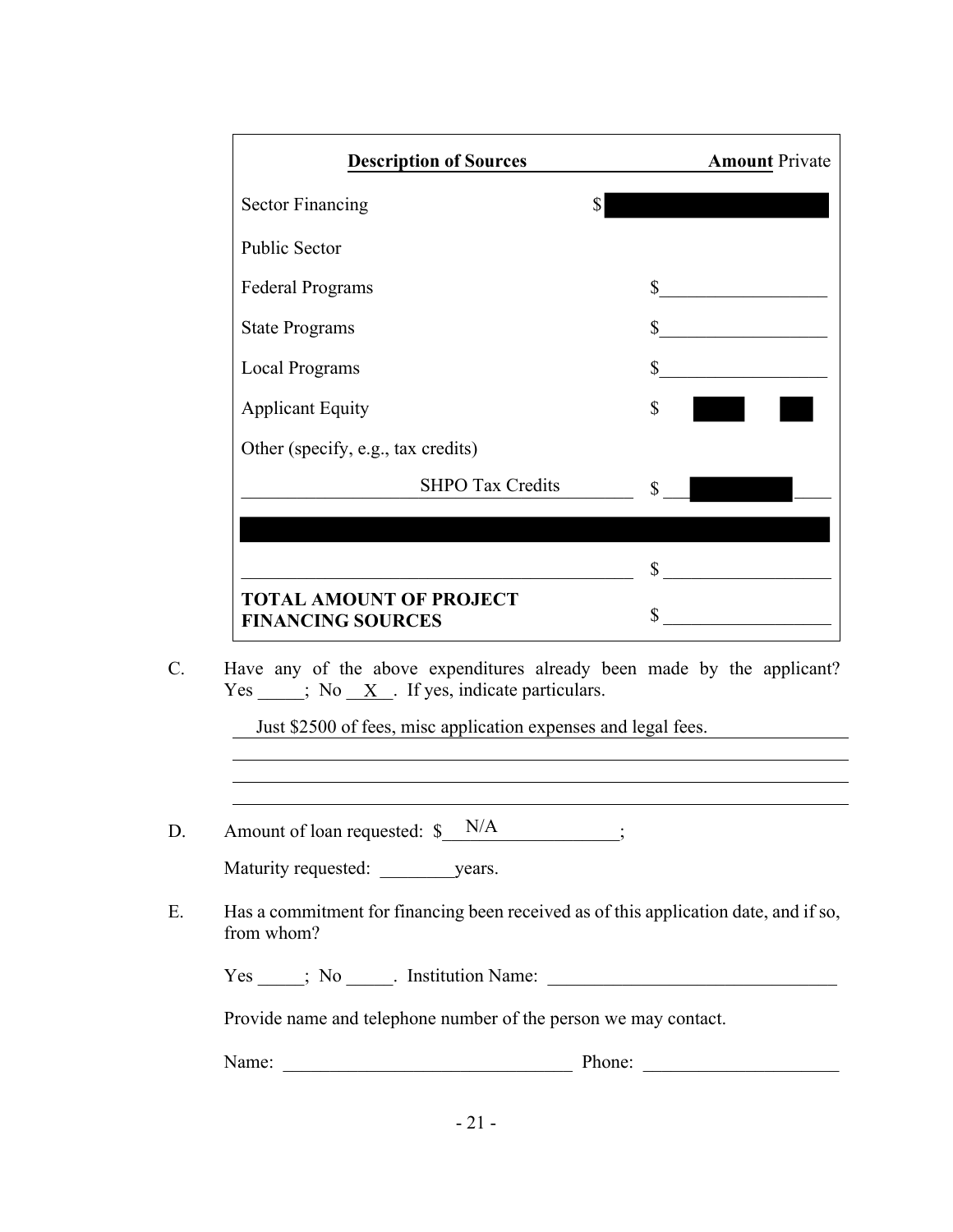- F. The percentage of Project costs to be financed from public sector sources is estimated to equal the following:  $\%$
- G. The total amount estimated to be borrowed to finance the Project is equal to the following:  $\sqrt{s}$

### VI. FINANCIAL ASSISTANCE EXPECTED FROM THE AGENCY.

### A. Financing

- 1. Is the applicant requesting that the Agency issue bonds to assist in financing the project? Yes  $; No X$ . If yes, indicate:
- a. Amount of loan requested: \_\_\_\_\_Dollars;
- b. Maturity requested: Years.
- 2. If the answer to question 1 is yes, is the interest on such bonds intended to be exempt from federal income taxation? Yes \_\_\_\_; No \_\_\_\_.
- 3. If the answer to question 2 is yes, will any portion of the Project be used for any of the following purposes:
	- a. retail food and beverage services: Yes  $\qquad$ ; No
	- b. automobile sales or service: Yes  $\qquad$ ; No
	- c. recreation or entertainment: Yes  $\qquad$ ; No
	- d. golf course: Yes  $;$  No
	- e. country club: Yes\_\_\_\_; No\_\_\_\_\_
	- f. massage parlor:  $Y_{\text{es}}$  ; No
	- g. tennis club: Yes\_\_\_\_; No\_\_\_\_
	- h. skating facility (including roller skating, skateboard and ice skating): Yes  $\qquad$ ; No
	- i. racquet sports facility (including handball and racquetball court): Yes  $\qquad$ ; No
	- j. hot tub facility: Yes\_\_\_\_; No\_\_\_\_\_
	- k. suntan facility: Yes  $; No$
	- l. racetrack: Yes\_\_\_\_; No\_\_\_\_
- 4. If the answer to any of the above questions contained in question 3 is yes, please furnish details on a separate attachment.

### B. Tax Benefits.

1. Is the applicant requesting any real property tax exemption in connection with the Project that would not be available to a project that did not involve the Agency? Yes $\qquad$ ; No  $X$ . If yes, is the real property tax exemption being sought consistent with the Agency's Uniform Tax Exemption Policy? Yes  $\cdot$ ; No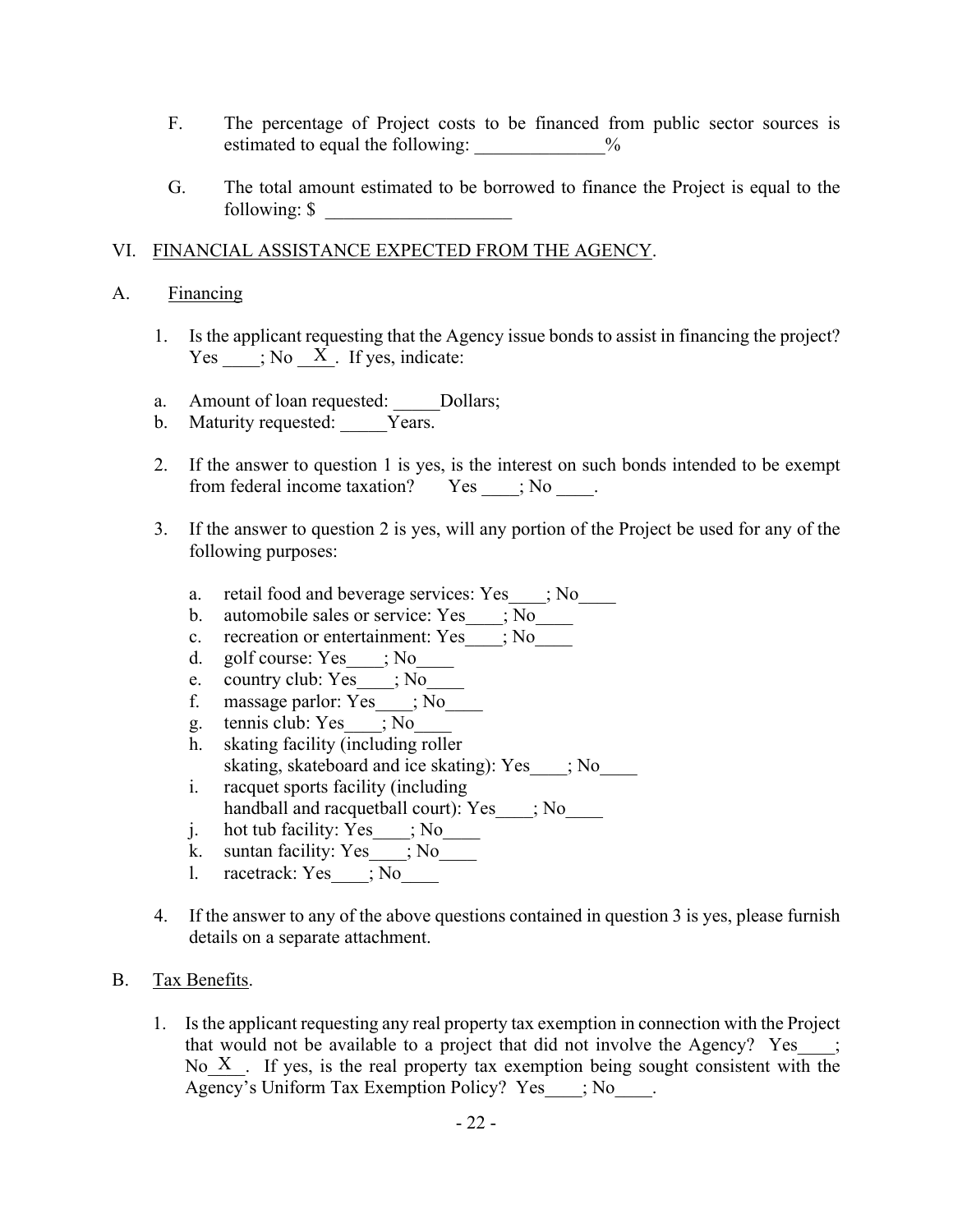- 2. Is the applicant expecting that the financing of the Project will be secured by one or more mortgages? Yes  $\therefore$ ; No X  $\therefore$  If yes, what is the approximate amount of financing to be secured by mortgages?  $\frac{1}{2}$ .
- 3. Is the applicant expecting to be appointed agent of the Agency for purposes of avoiding payment of N.Y.S. Sales Tax or Compensating Use Tax?  $Yes_x : No_x : If yes$ , what is the approximate amount of purchases which the applicant expects to be exempt from the N.Y.S. Sales and Compensating Use Taxes?  $\frac{$1,900,000}{1}$ .
- 4. What is the estimated value of each type of tax-exemption being sought in connection with the Project? Please detail the type of tax-exemption and value of each exemption.

| a.             | N.Y.S. Sales and Compensating Use Taxes: | $166,394$ (est) |  |
|----------------|------------------------------------------|-----------------|--|
| $\mathbf{b}$ . | <b>Mortgage Recording Taxes:</b>         | $-()$           |  |
| $\mathbf{c}$ . | Real Property Tax Exemptions:            |                 |  |
|                | d. Other (please specify):               |                 |  |
|                |                                          |                 |  |
|                |                                          |                 |  |
|                |                                          |                 |  |

5. Are any of the tax-exemptions being sought in connection with the Project inconsistent with the Agency's Uniform Tax-exemption Policy? Yes  $\quad$  ; No  $\quad$  X. If yes, please explain how the request of the applicant differs from the Agency's Uniform Tax-Exemption Policy: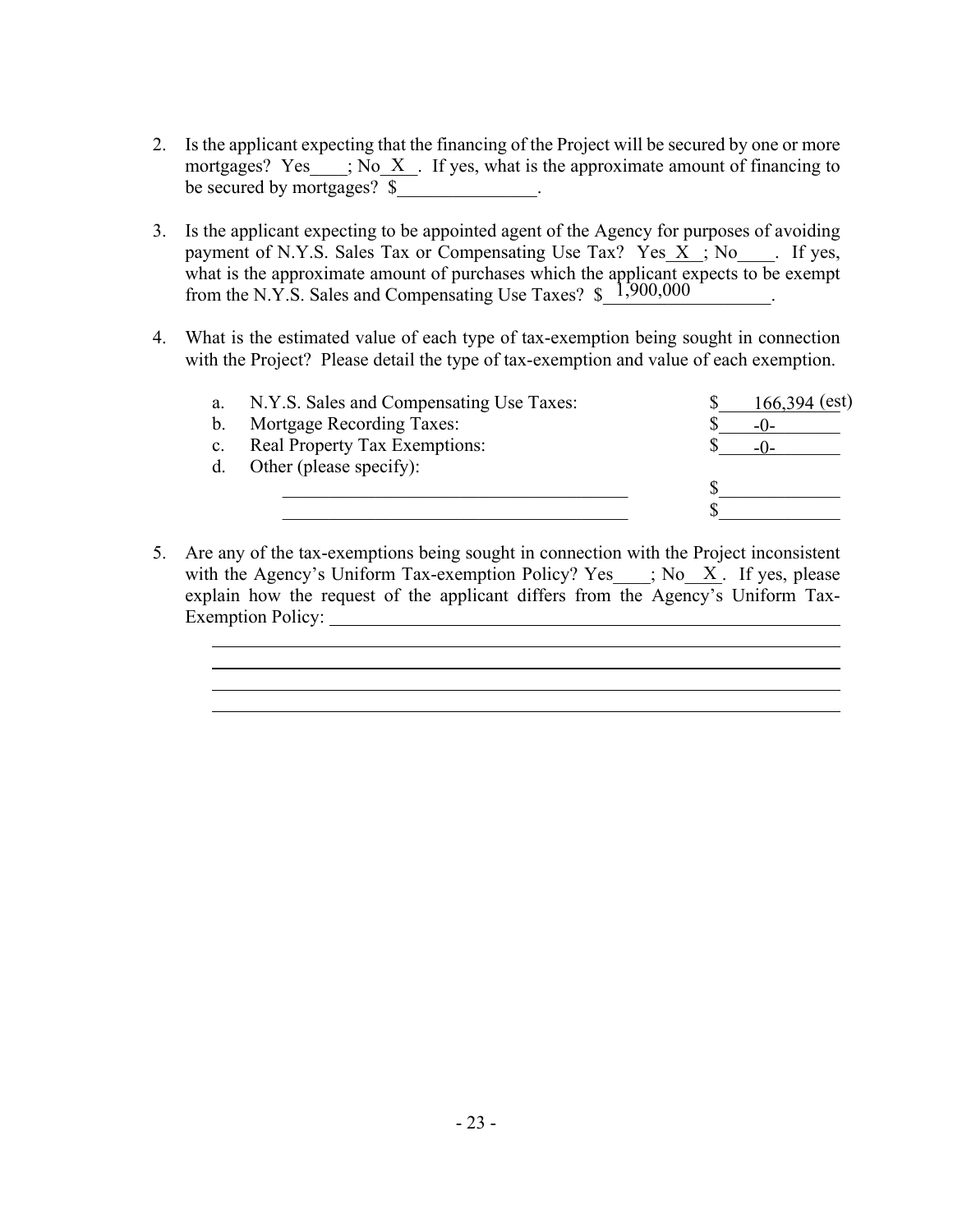C. Project Benefit Information. Complete the attached Cost/Benefit Analysis so that the Agency can perform a cost/benefit analysis of undertaking the Project. Such information should consist of a list and detailed description of the benefits of the Agency undertaking the Project (e.g., number of jobs created, types of jobs created, economic development in the area, etc.). Such information should also consist of a list and detailed description of the costs of the Agency undertaking the Project (e.g., tax revenues lost, buildings abandoned, etc.).

VII. REPRESENTATIONS BY THE APPLICANT. The applicant understands and agrees with the Agency as follows:

A. Job Listings. In accordance with Section 858-b(2) of the New York General Municipal Law, the applicant understands and agrees that, if the Project receives any Financial Assistance from the Agency, except as otherwise provided by collective bargaining agreements, new employment opportunities created as a result of the Project will be listed with the New York State Department of Labor Community Services Division (the "DOL") and with the administrative entity (collectively with the DOL, the "JTPA Entities") of the service delivery area created by the federal job training partnership act (Public Law 97-300) ("JTPA"), as replaced by the Workforce Investment Act of 1998 (Public Law 105-220), in which the Project is located.

B. First Consideration for Employment: In accordance with Section 858-b(2) of the New York General Municipal Law, the applicant understands and agrees that, if the Project receives any Financial Assistance from the Agency, except as otherwise provided by collective bargaining agreements, where practicable, the applicant will first consider persons eligible to participate in JTPA programs who shall be referred by the JTPA Entities for new employment opportunities created as a result of the Project.

C. Annual Sales Tax Filings: In accordance with Section 874(8) of the New York General Municipal Law, the applicant understands and agrees that, if the Project receives any sales tax exemptions as part of the Financial Assistance from the Agency, in accordance with Section 874(8) of the General Municipal Law, the applicant agrees to file, or cause to be filed, with the New York State Department of Taxation and Finance, the annual form prescribed by the Department of Taxation and Finance, describing the value of all sales tax exemptions claimed by the applicant and all consultants or subcontractors retained by the applicant.

D. Annual Employment Reports. The applicant understands and agrees that, if the Project receives any Financial Assistance from the Agency, the applicant agrees to file, or cause to be filed, with the Agency, on an annual basis, reports regarding the number of people employed at the Project site, including (1) the NYS-45 – Quarterly Combined Withholding, Wage Reporting and Unemployment Insurance Return – for the quarter ending December 31 (the "NYS-45"), and (2) the US Dept. of Labor BLS 3020 Multiple Worksite report if applicable.

E. Uniform Agency Project Agreement. The applicant agrees to enter into a project benefits agreement with the Agency where the applicant agrees that (1) the amount of Financial Assistance to be received shall be contingent upon, and shall bear a direct relationship to the success or lack of success of such project in delivering certain described public benefits (the "Public Benefits") and (2) the Agency will be entitled to recapture some or all of the Financial Assistance granted to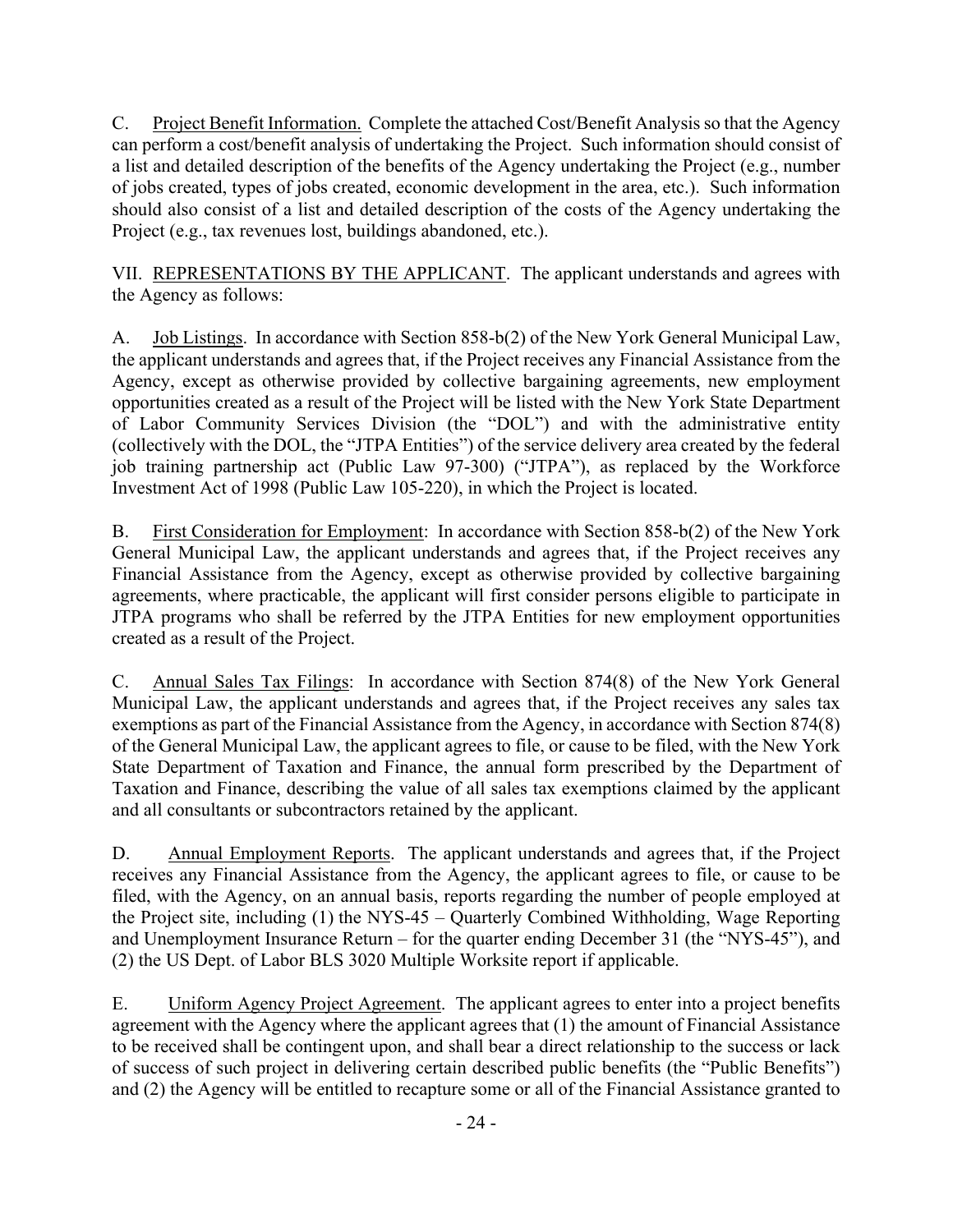the applicant if the project is unsuccessful in whole or in part in delivering the promised Public Benefits.

F. Representation of Financial Information. Neither this Application nor any other agreement, document, certificate, project financials, or written statement furnished to the Agency or by or on behalf of the applicant in connection with the project contemplated by this Application contains any untrue statement of a material fact or omits to state a material fact necessary in order to make the statements contained herein or therein not misleading. There is no fact within the special knowledge of any of the officers of the applicant which has not been disclosed herein or in writing by them to the Agency and which materially adversely affects or in the future in their opinion may, insofar as they can now reasonably foresee, materially adversely affect the business, properties, assets or condition, financial or otherwise, of the applicant.

G. Agency Financial Assistance Required for Project. The Project would not be undertaken but for the Financial Assistance provided by the Agency or, if the Project could be undertaken without the Financial Assistance provided by the Agency, then the Project should be undertaken by the Agency for the following reasons:

H. Compliance with Article 18-A of the General Municipal Law: The Project, as of the date of this Application, is in substantial compliance with all provisions of article 18-A of the General Municipal including, but not limited to, the provisions of Section 859-a and subdivision one of Section 862; and the provisions of subdivision one of Section 862 of the General Municipal Law will not be violated if Financial Assistance is provided for the Project.

I. Compliance with Federal, State, and Local Laws. The applicant is in substantial compliance with applicable local, state, and federal tax, worker protection, and environmental laws, rules, and regulations.

J. False or Misleading Information. The applicant understands that the submission of any knowingly false or knowingly misleading information may lead to the immediate termination of any Financial Assistance and the reimbursement of an amount equal to all or part of any tax exemptions claimed by reason of Agency involvement in the Project.

K. Absence of Conflicts of Interest. The applicant acknowledges that the members, officers and employees of the Agency are listed on the Agency's website. No member, officer or employee of the Agency has an interest, whether direct or indirect, in any transaction contemplated by this Application, except as hereinafter described: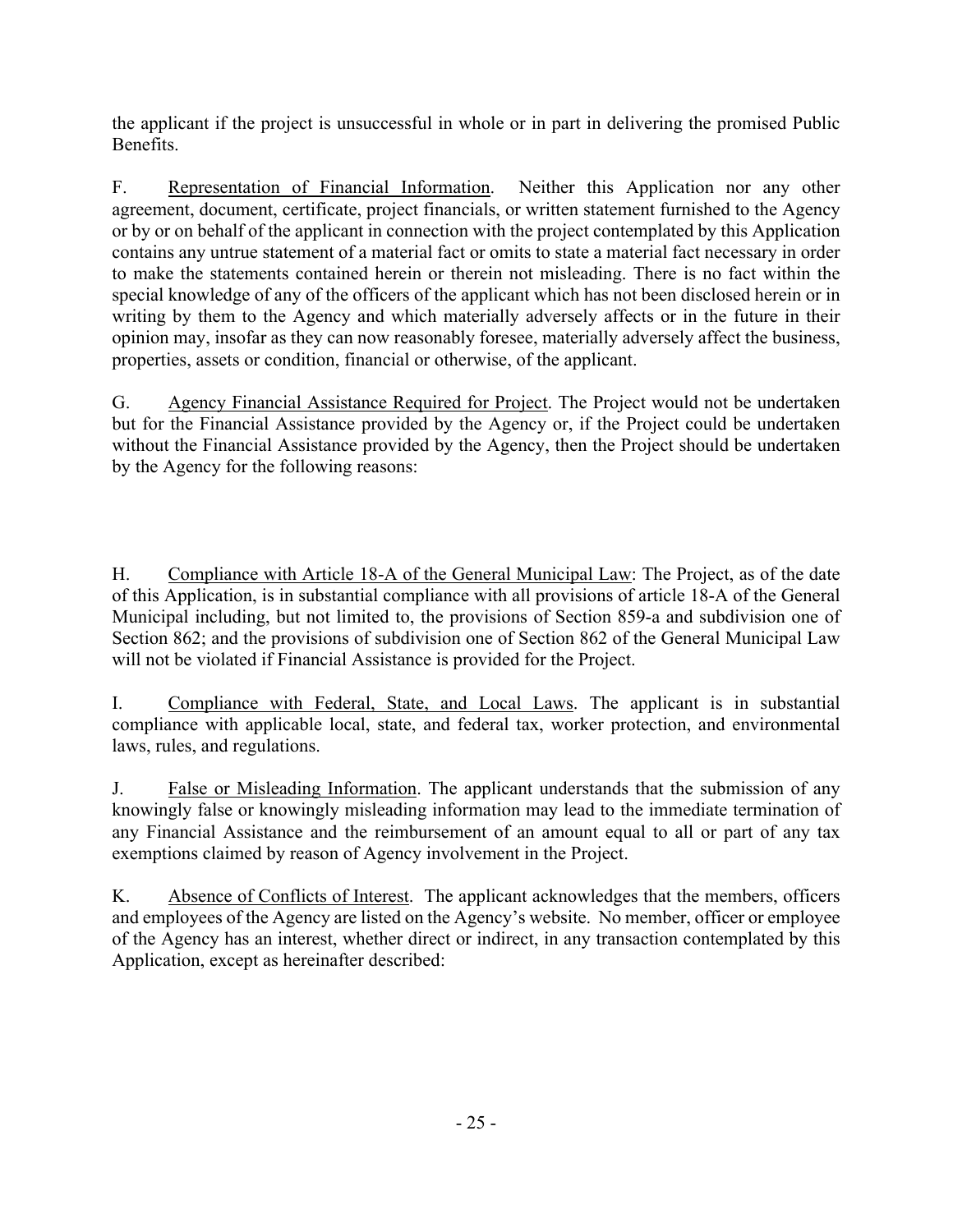L. Additional Information. Additional information regarding the requirements noted in this Application and other requirements of the Agency is included on the Agency's website which can be accessed at https://www.cityofnewburgh-ny.gov/industrial-development-agency.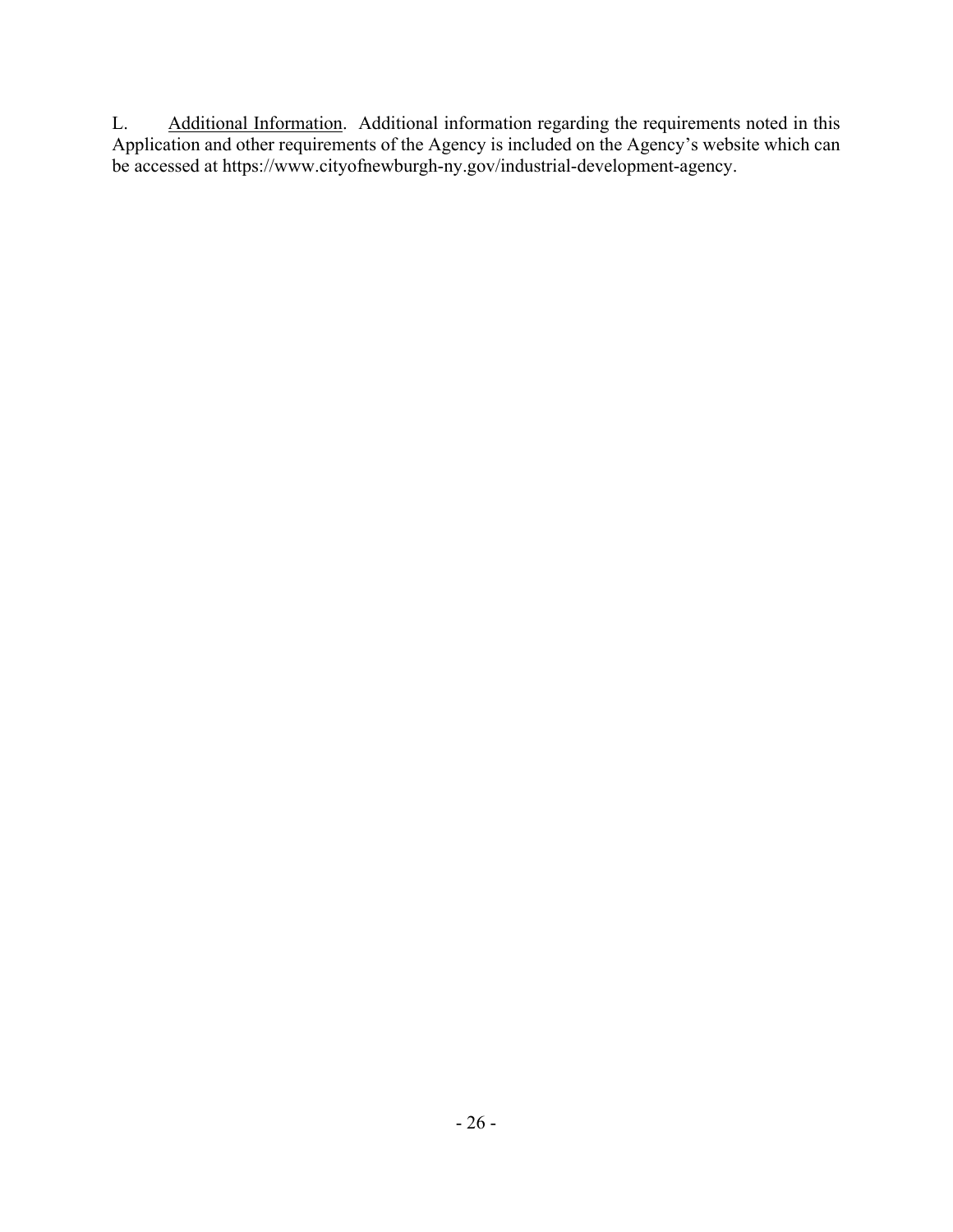I affirm under penalty of perjury that all statements made on this application are true, accurate, and complete to the best of my knowledge.

> David Garland Applicant

Title:

By:

**Managing Member** 

NOTE: APPLICANT MUST ALSO COMPLETE THE APPROPRIATE VERIFICATION APPEARING ON PAGES 28 THROUGH 31 HEREOF BEFORE A NOTARY PUBLIC AND MUST SIGN AND ACKNOWLEDGE THE HOLD HARMLESS AGREEMENT APPEARING ON PAGE 32. ---------------------------------------------------------------------------------------------------------------------

---------------------------------------------------------------------------------------------------------------------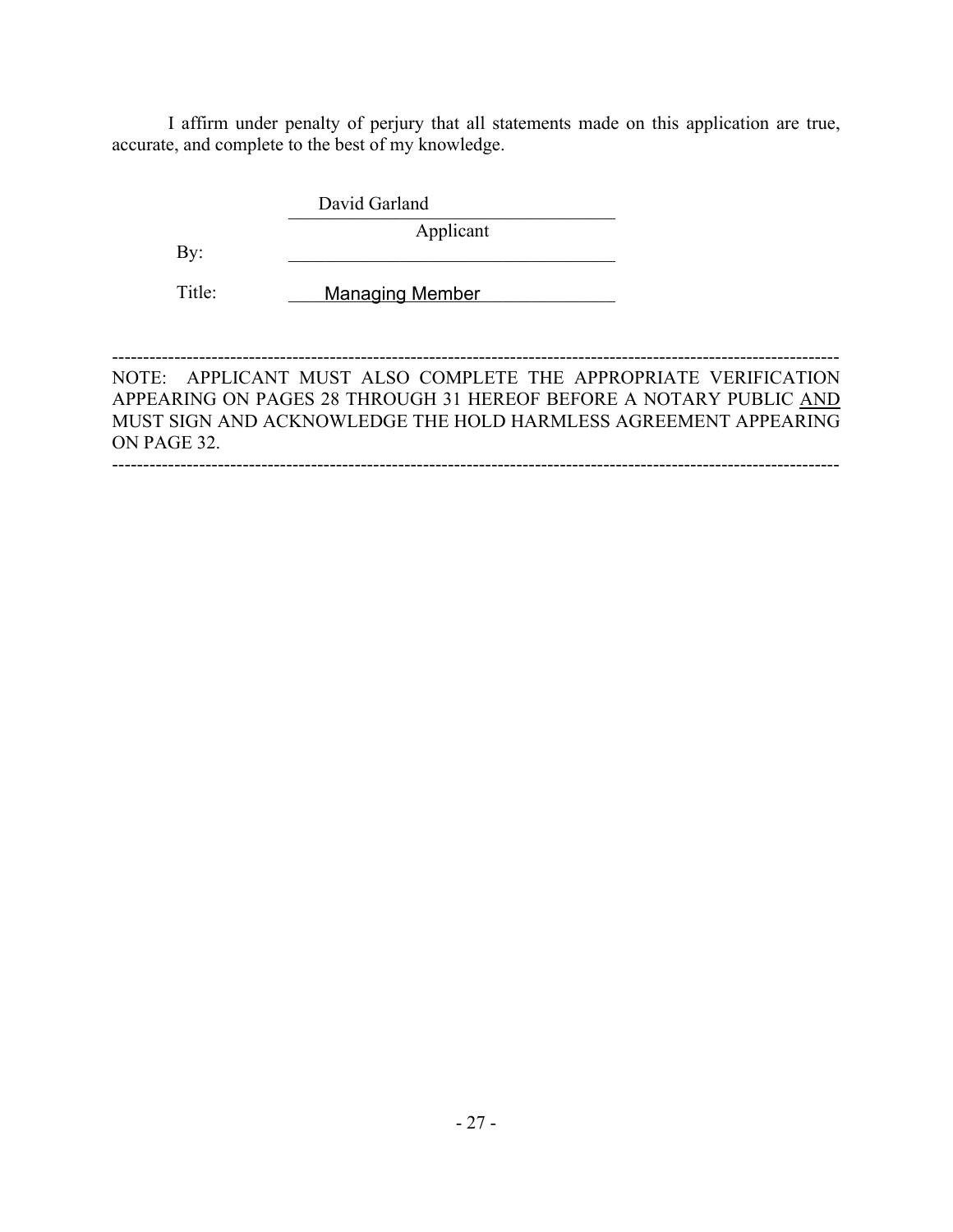### (If Applicant is a Corporation)

STATE OF )  $\sum$  SS.: COUNTY OF ) \_\_\_\_\_\_\_\_\_\_\_\_\_\_\_\_\_\_\_\_\_\_\_\_\_\_\_\_\_\_\_\_\_\_\_\_\_\_deposes and says that he is the (Name of officer of applicant)  $\circ$  f  $\_\_$ (Title) (Company Name)

the corporation named in the attached application; that he has read the foregoing application and knows the contents thereof; and that the same is true and complete and accurate to the best of his knowledge. Deponent further says that the reason this verification is made by the deponent and not by said Company is because the said Company is a corporation. The grounds of deponent's belief relative to all matters in the said application which are not stated upon his own personal knowledge are investigations which deponent has caused to be made concerning the subject matter of this application as well as information acquired by deponent in the course of his duties as an officer of and from the books and papers of said corporation.

(officer of applicant)

Sworn to before me this day of  $\qquad \qquad , 20 \qquad .$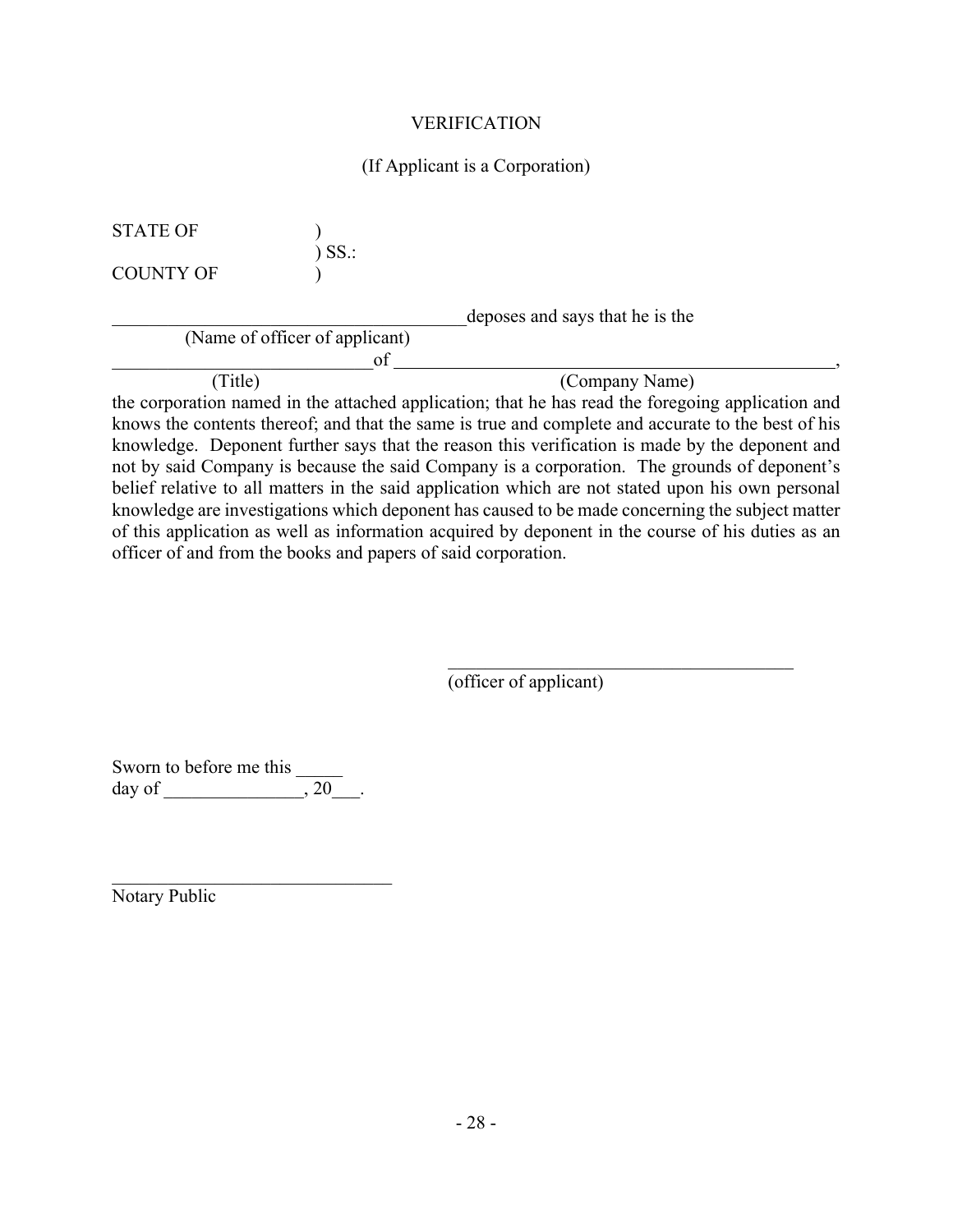### (If applicant is partnership)

STATE OF )  $\int$  SS.: COUNTY OF )

\_\_\_\_\_\_\_\_\_\_\_\_\_\_\_\_\_\_\_\_\_\_\_\_\_\_\_\_\_\_\_\_\_\_, deposes and says that he is one of the (Name of Individual) members of the firm of \_\_\_\_\_\_\_\_\_\_\_\_\_\_\_\_\_\_\_, the partnership named in the attached

(partnership name)

application; that he has read the foregoing application and knows the contents thereof; and that the same is true and complete and accurate to the best of his knowledge. The grounds of deponent's belief relative to all matters in the said application which are not stated upon his own personal knowledge are investigations which deponent has caused to be made concerning the subject matter of this application as well as information acquired by deponent in the course of his duties as a member of and from the books and papers of said partnership.

Sworn to before me this day of  $\qquad \qquad , 20 \qquad .$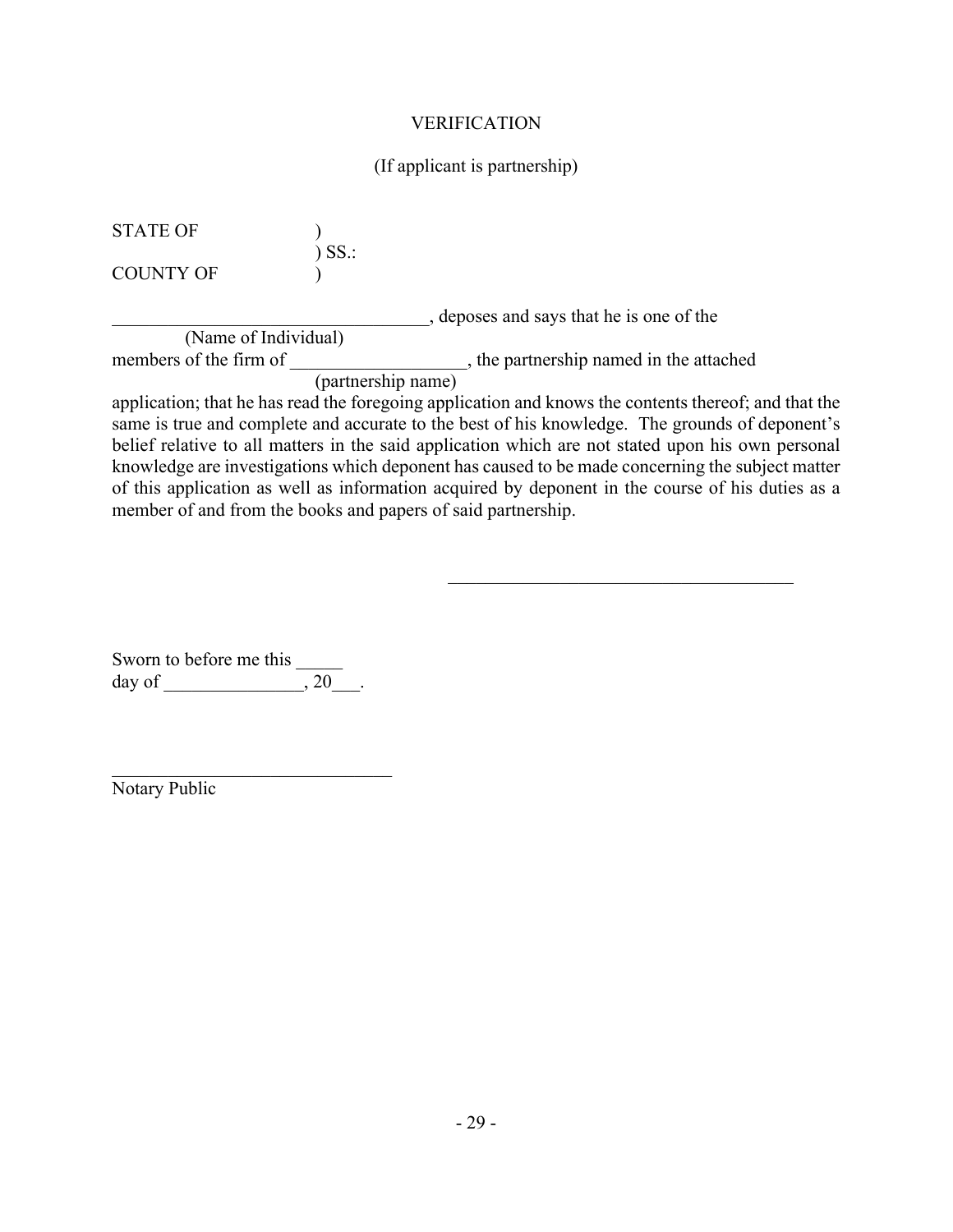(If applicant is limited liability company)

| STATE OF               |                             |                                                                                                        |  |
|------------------------|-----------------------------|--------------------------------------------------------------------------------------------------------|--|
| <b>COUNTY OF</b>       | $SS$ .:                     |                                                                                                        |  |
|                        |                             | , deposes and says that he is one of the                                                               |  |
| (Name of Individual)   |                             |                                                                                                        |  |
| members of the firm of |                             | , the limited liability company named                                                                  |  |
|                        | (limited liability company) |                                                                                                        |  |
|                        |                             | in the attached application; that he has read the foregoing application and knows the contents         |  |
|                        |                             | thereof; and that the same is true and complete and accurate to the best of his knowledge. The         |  |
|                        |                             | grounds of deponent's belief relative to all matters in the said application which are not stated upon |  |
|                        |                             | his own personal knowledge are investigations which deponent has caused to be made concerning          |  |
|                        |                             | the subject matter of this application as well as information acquired by deponent in the course of    |  |

his duties as a member of and from the books and papers of said limited liability company.

Sworn to before me this  $\frac{\text{day of}}{\text{day of}}$ .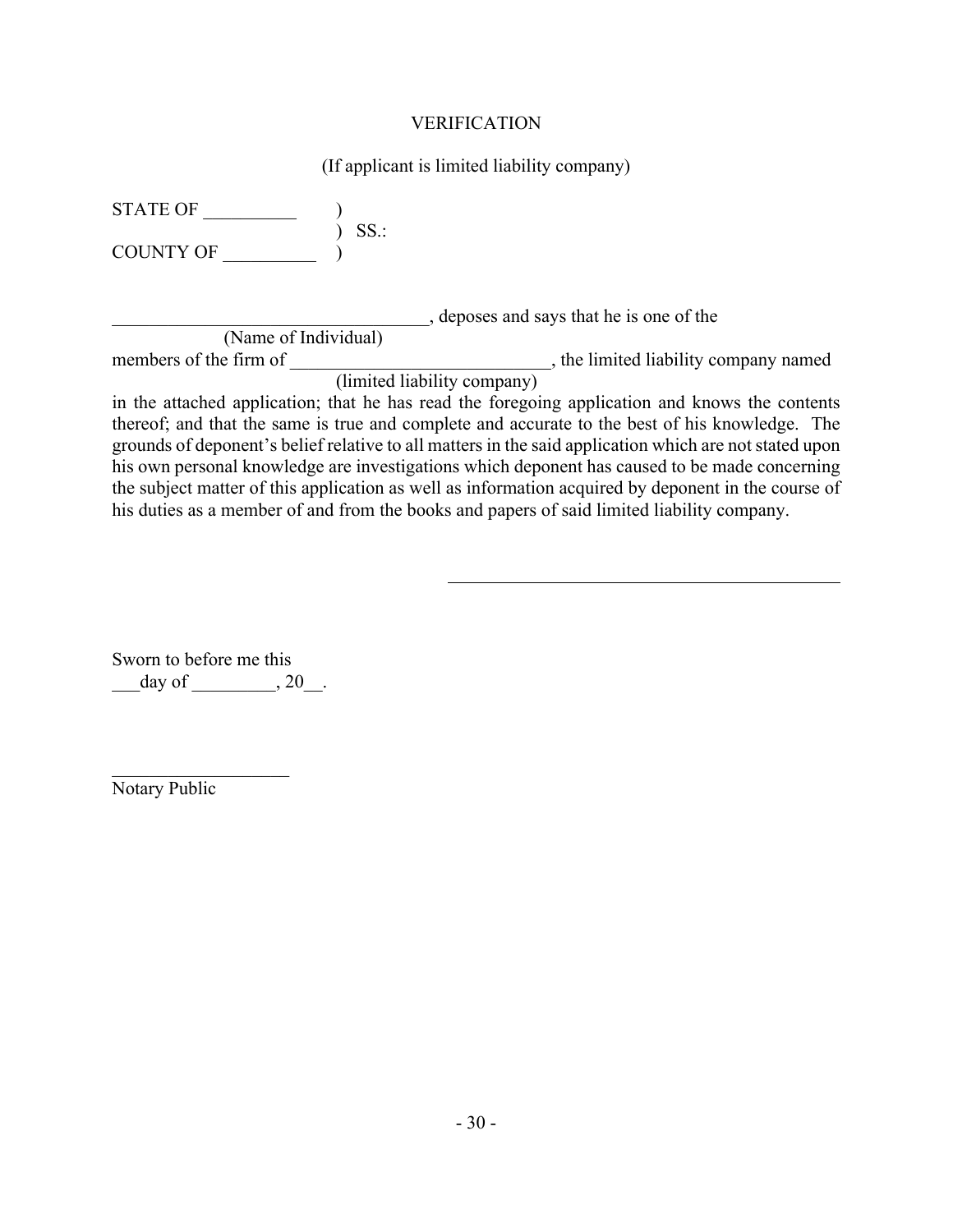#### (If applicant is sole proprietor)

STATE OF ) ) SS.: COUNTY OF  $\qquad$  )

\_\_\_\_\_\_\_\_\_\_\_\_\_\_\_\_\_\_\_\_\_\_\_\_\_\_\_, deposes and says that he has read the foregoing

(Name of Individual)

application and knows the contents thereof; and that the same is true and complete and accurate to the best of his knowledge. The grounds of deponent's belief relative to all matters in the said application which are not stated upon his own personal knowledge are investigations which deponent has caused to be made concerning the subject matter of this application.

Sworn to before me this day of  $\qquad \qquad .20$ .

Notary Public

--------------------------------------------------------------------------------------------------------------------- NOTE: THIS APPLICATION WILL NOT BE ACCEPTED BY THE AGENCY UNLESS THE HOLD HARMLESS AGREEMENT APPEARING ON PAGE 32 IS SIGNED BY THE APPLICANT.

---------------------------------------------------------------------------------------------------------------------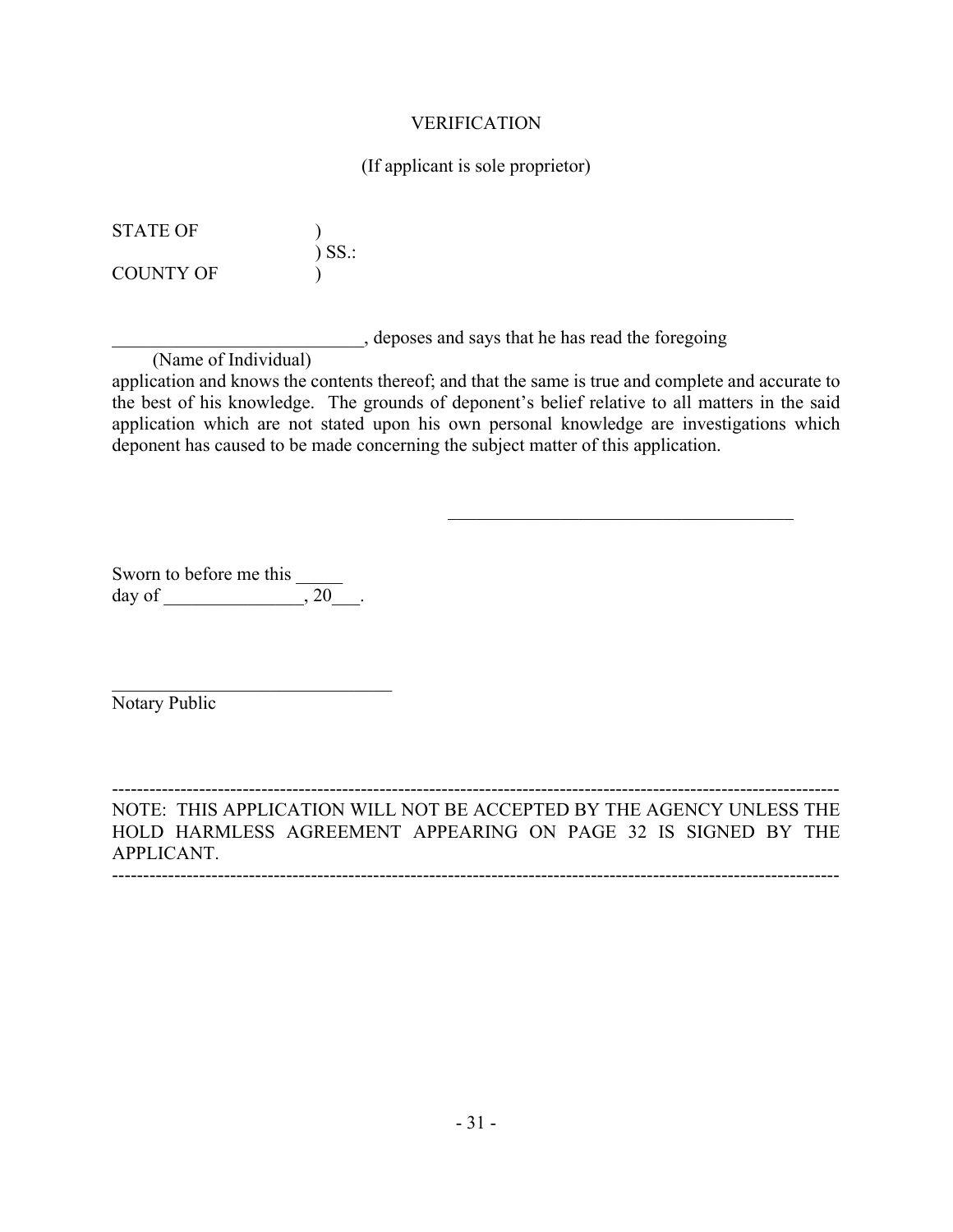#### HOLD HARMLESS AGREEMENT

Applicant hereby releases City of Newburgh Industrial Development Agency and the members, officers, servants, agents and employees thereof (hereinafter collectively referred to as the "Agency") from, agrees that the Agency shall not be liable for and agrees to indemnify, defend and hold the Agency harmless from and against any and all liability arising from or expense incurred by (A) the Agency's examination and processing of, and action pursuant to or upon, the attached Application, regardless of whether or not the application or the Project described therein or the tax exemptions and other assistance requested therein are favorably acted upon by the Agency, (B) the Agency's acquisition, construction and/or installation of the Project described therein and (C) any further action taken by the Agency with respect to the Project; including without limiting the generality of the foregoing, all causes of action and attorneys' fees and any other expenses incurred in defending any suits or actions which may arise as a result of any of the foregoing. If, for any reason, the Applicant fails to conclude or consummate necessary negotiations, or fails, within a reasonable or specified period of time, to take reasonable, proper or requested action, or withdraws, abandons, cancels or neglects the Application, or if the Agency or the Applicant are unable to reach final agreement with respect to the Project, then, and in that event, upon presentation of an invoice itemizing the same, the Applicant shall pay to the Agency, its agents or assigns, all actual costs incurred by the Agency in the processing of the Application, including attorneys' fees, if any.

David Garland

(Applicant)

BY:\_\_\_\_\_\_\_\_\_\_\_\_\_\_\_\_\_\_\_\_\_\_\_\_\_\_\_\_\_\_\_\_\_\_\_\_\_\_

Sworn to before me this day of  $\qquad \qquad .20$ .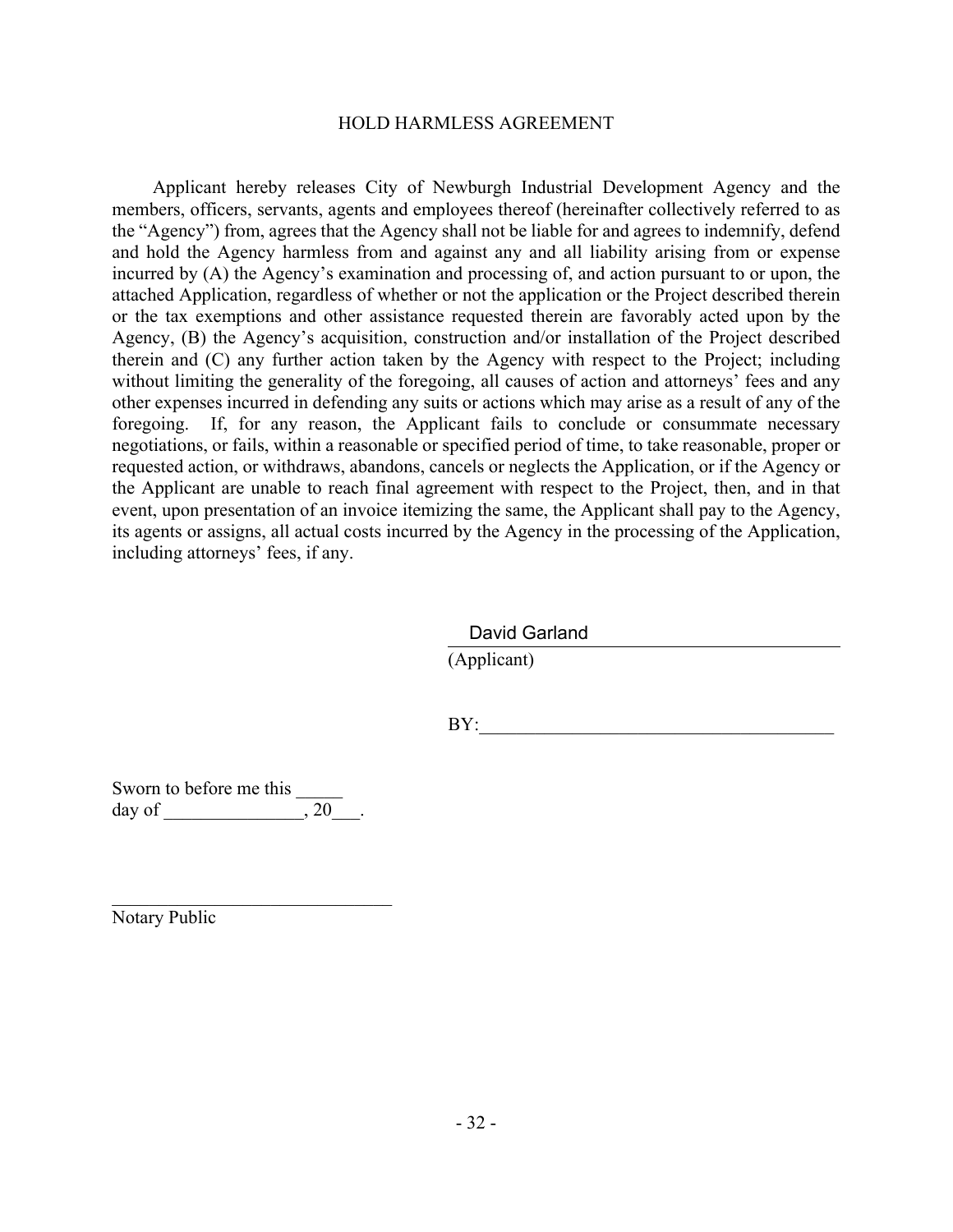| TO:   | Project Applicants                             |
|-------|------------------------------------------------|
| FROM: | City of Newburgh Industrial Development Agency |
| RE:   | Cost/Benefit Analysis                          |
|       |                                                |

In order for the City of Newburgh Industrial Development Agency (the "Agency") to prepare a Cost/Benefit Analysis for a proposed project (the "Project"), the Applicant must answer the questions contained in this Project Questionnaire (the "Questionnaire") and complete the attached Schedules. This Questionnaire and the attached Schedule will provide information regarding various aspects of the Project, and the costs and benefits associated therewith.

This Questionnaire must be completed before we can finalize the Cost/Benefit Analysis, please complete this Questionnaire and forward it to us at your earliest convenience.

|    | Name of Project Beneficiary ("Company"):                           | Genesis Global Holdings, LLC          |
|----|--------------------------------------------------------------------|---------------------------------------|
| 2. | Brief Identification of the Project:                               | 120 Grand Street Historic Restoration |
| 3. | <b>Estimated Amount of Project Benefits Sought:</b>                |                                       |
|    | A. Amount of Bonds Sought:                                         |                                       |
|    | B. Value of Sales Tax Exemption Sought                             | 166,394                               |
|    | C. Value of Real Property Tax Exemption Sought                     |                                       |
|    | D. Value of Mortgage Recording Tax Exemption                       |                                       |
|    | Sought                                                             | s o                                   |
|    | 4. Likelihood of accomplishing the Project in a<br>timely fashion: |                                       |

### **PROJECT QUESTIONNAIRE**

### **PROJECTED PROJECT INVESTMENT**

| A. | <b>Land-Related Costs</b>                 |    |
|----|-------------------------------------------|----|
|    | Land acquisition                          | \$ |
| 2. | Site preparation                          | J. |
| 3. | Landscaping                               |    |
| 4. | Utilities and infrastructure development  |    |
| 5. | Access roads and parking development      | J. |
| 6. | Other land-related costs (describe)       | \$ |
|    |                                           |    |
|    |                                           |    |
| Β. | <b>Building-Related Costs</b>             |    |
|    | Acquisition of existing structures        | \$ |
| 2. | Renovation of existing structures         | \$ |
| 3. | New construction costs                    |    |
| 4. | Electrical systems                        |    |
| 5. | Heating, ventilation and air conditioning |    |
| 6. | Plumbing                                  |    |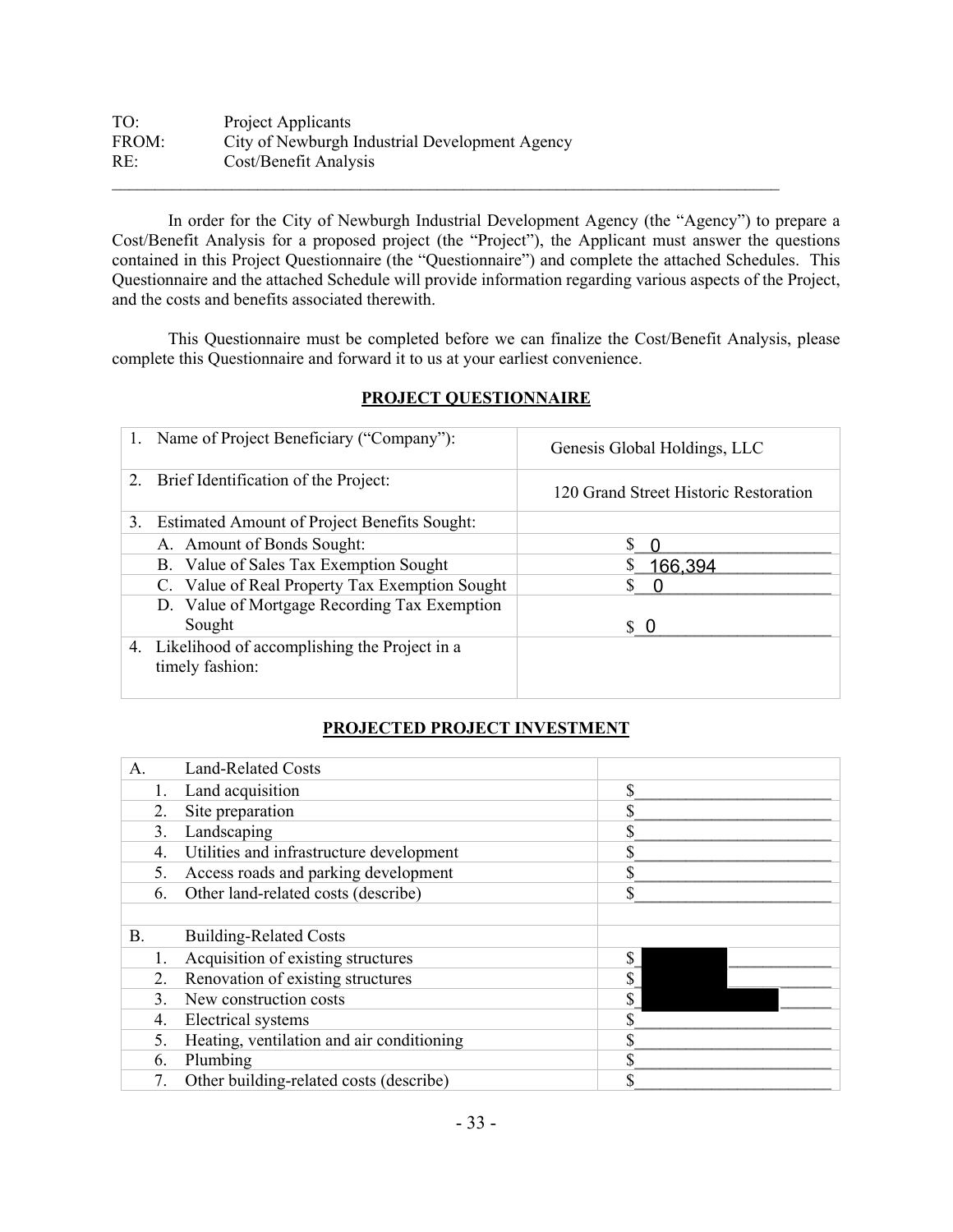| C. |    | Machinery and Equipment Costs                  |               |
|----|----|------------------------------------------------|---------------|
|    | 1. | Production and process equipment               | \$            |
|    | 2. | Packaging equipment                            | \$            |
|    | 3. | Warehousing equipment                          | \$            |
|    | 4. | Installation costs for various equipment       | \$            |
|    | 5. | Other equipment-related costs (describe)       | \$            |
|    |    |                                                |               |
| D. |    | <b>Furniture and Fixture Costs</b>             |               |
|    | 1. | Office furniture                               | \$            |
|    | 2. | Office equipment                               | \$            |
|    | 3. | Computers                                      | \$            |
|    | 4. | Other furniture-related costs (describe)       | \$            |
|    |    |                                                |               |
| Ε. |    | <b>Working Capital Costs</b>                   |               |
|    | 1. | Operation costs                                | \$            |
|    | 2. | Production costs                               | \$            |
|    | 3. | Raw materials                                  | \$            |
|    | 4. | Debt service                                   | \$            |
|    | 5. | Relocation costs                               | \$            |
|    | 6. | Skills training                                | \$            |
|    | 7. | Other working capital-related costs (describe) | \$            |
|    |    |                                                |               |
| F. |    | Professional Service Costs                     |               |
|    | 1. | Architecture and engineering                   | \$            |
|    | 2. | Accounting/legal                               | \$            |
|    | 3. | Other service-related costs (describe)         | \$            |
|    |    |                                                |               |
| G. |    | <b>Other Costs</b>                             |               |
|    | 1. | <b>Construction Interest</b>                   | \$            |
|    | 2. |                                                | \$            |
|    |    |                                                |               |
| Η. |    | Summary of Expenditures                        |               |
|    | 1. | <b>Total Land-Related Costs</b>                | \$<br>82,200  |
|    | 2. | <b>Total Building-Related Costs</b>            | \$            |
|    | 3. | <b>Total Machinery and Equipment Costs</b>     | \$            |
|    | 4. | <b>Total Furniture and Fixture Costs</b>       | \$            |
|    | 5. | <b>Total Working Capital Costs</b>             | \$            |
|    | 6. | <b>Total Professional Service Costs</b>        | \$<br>100,000 |
|    | 7. | <b>Total Other Costs</b>                       | \$<br>140,000 |
|    |    |                                                |               |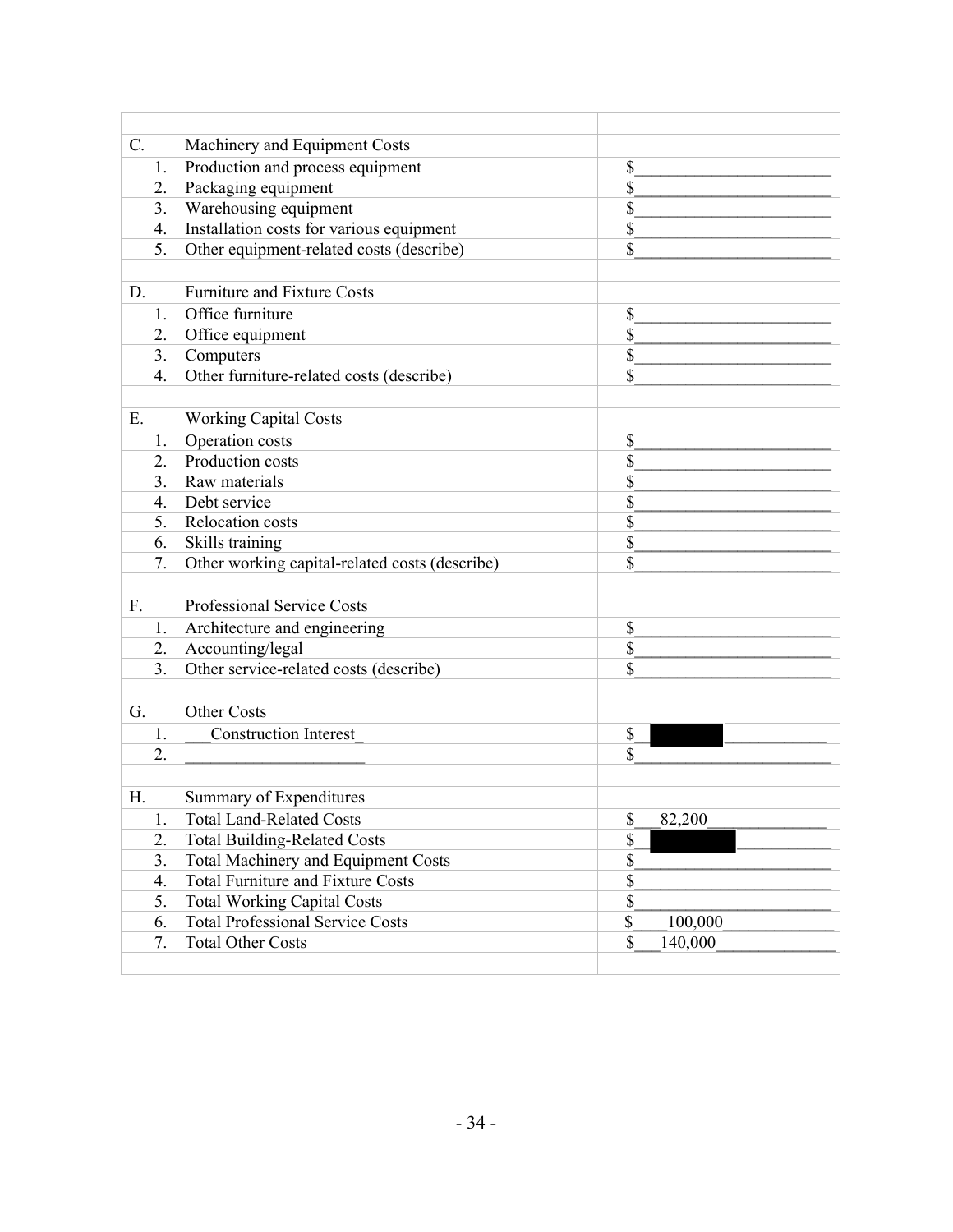#### **PROJECTED CONSTRUCTION EMPLOYMENT IMPACT**

I. Please provide estimates of total construction jobs and the total annual wages and benefits of construction jobs at the Project:

| Year                | Number of<br>Construction<br>Jobs | Total Annual Wages and<br>Benefits | <b>Estimated Additional</b><br>NYS Income Tax |
|---------------------|-----------------------------------|------------------------------------|-----------------------------------------------|
| <b>Current Year</b> |                                   |                                    |                                               |
| Year 1              |                                   |                                    |                                               |
| Year 2              |                                   |                                    |                                               |
| Year 3              |                                   |                                    |                                               |
| Year 4              |                                   |                                    |                                               |
| Year 5              |                                   |                                    |                                               |

#### **PROJECTED PERMANENT EMPLOYMENT IMPACT**

- I. Estimates of the total number of existing permanent jobs to be preserved or retained as a result of the Project are described in the tables in Section IV of the Application.
- II. Estimates of the total new permanent jobs to be created by the Project are described in the tables in Section IV of the Application.
- III. Please provide estimates for the following:

A. Creation of New Job Skills relating to permanent jobs. Please complete Schedule A.

- IV. Provide the projected percentage of employment that would be filled by City of Newburgh residents:
	- A. Provide a brief description of how the project expects to meet this percentage:

### **PROJECTED OPERATING IMPACT**

I. Please provide estimates for the impact of Project operating purchases and sales:

| Additional Purchases $(1st$ year following<br>project completion)                                                        |  |
|--------------------------------------------------------------------------------------------------------------------------|--|
| Additional Sales Tax Paid on Additional<br>Purchases                                                                     |  |
| Estimated Additional Sales (1 <sup>st</sup> full year<br>following project completion)                                   |  |
| Estimated Additional Sales Tax to be<br>collected on additional sales $(1st full year)$<br>following project completion) |  |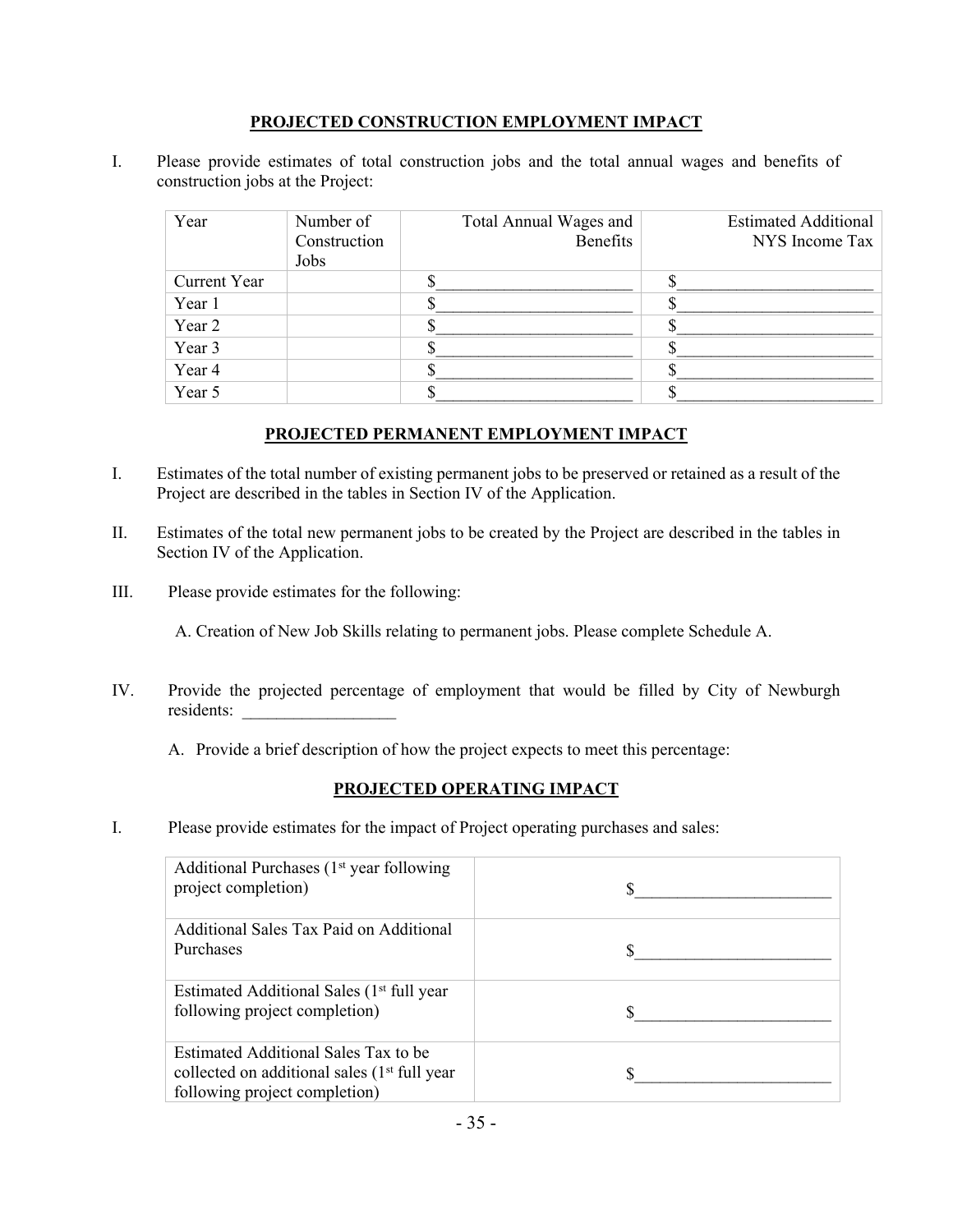II. Please provide estimates for the impact of Project on existing real property taxes and new payments in lieu of taxes ("Pilot Payments"):

| Year         | <b>Existing Real</b><br>Property Taxes<br>(Without IDA involvement) | New Pilot<br>Payments<br>(With IDA) | Total<br>(Difference) |
|--------------|---------------------------------------------------------------------|-------------------------------------|-----------------------|
| Current Year | N/A                                                                 |                                     |                       |
| Year 1       |                                                                     |                                     |                       |
| Year 2       |                                                                     |                                     |                       |
| Year 3       |                                                                     |                                     |                       |
| Year 4       |                                                                     |                                     |                       |
| Year 5       |                                                                     |                                     |                       |
| Year 6       |                                                                     |                                     |                       |
| Year 7       |                                                                     |                                     |                       |
| Year 8       |                                                                     |                                     |                       |
| Year 9       |                                                                     |                                     |                       |
| Year 10      |                                                                     |                                     |                       |

III. Please provide a detailed description for the impact of other economic benefits and all anticipated community benefits expected to be produced as a result of the Project (attach additional pages as needed for a complete and detailed response):

Job creation and workforce development in the hospitality sector as well as construction and other industries (office spaces); a revitalized downtown historic building drawing new foot and customer traffice into downtown Newburgh; additional food and beverage tax revenues; additional income tax revenues from the jobs created.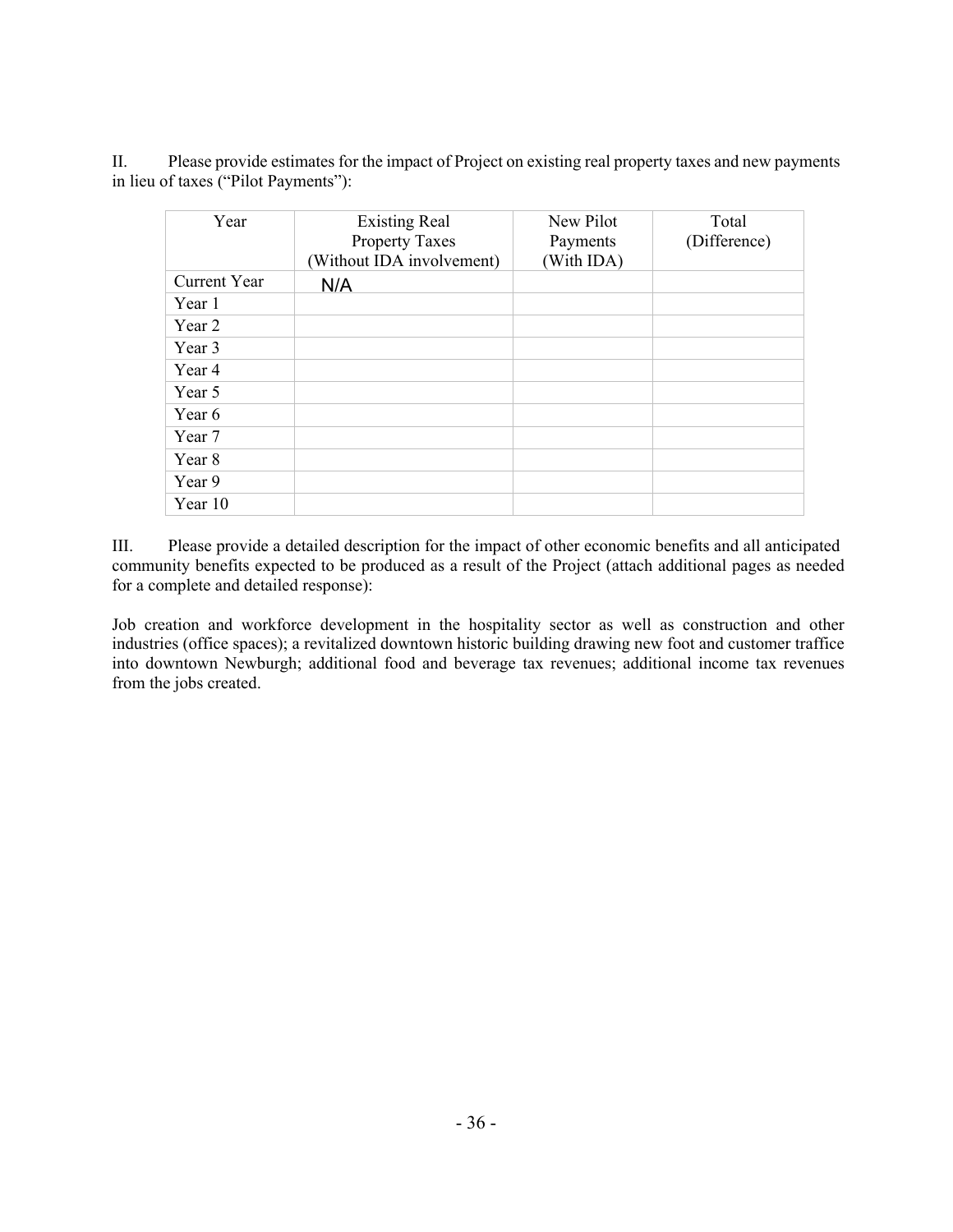#### **CERTIFICATION**

I certify that I have prepared the responses provided in this Questionnaire and that, to the best of my knowledge; such responses are true, correct, and complete.

I understand that the foregoing information and attached documentation will be relied upon, and constitute inducement for, the Agency in providing financial assistance to the Project. I certify that I am familiar with the Project and am authorized by the Company to provide the foregoing information, and such information is true and complete to the best of my knowledge. I further agree that I will advise the Agency of any changes in such information, and will answer any further questions regarding the Project prior to the closing.

I affirm under penalty of perjury that all statements made on this application are true, accurate, and complete to the best of my knowledge.

| Date Signed: | Name of Person Completing Project Questionnaire on                                                                                                      |
|--------------|---------------------------------------------------------------------------------------------------------------------------------------------------------|
| $, 20$ .     | behalf of the Company.                                                                                                                                  |
|              | Name: David Garland<br>Title: Managing Member<br>Phone Number: 646-924-5995<br>Address: 845 Third Avenue, 6th Floor<br>New York, NY 10022<br>Signature: |